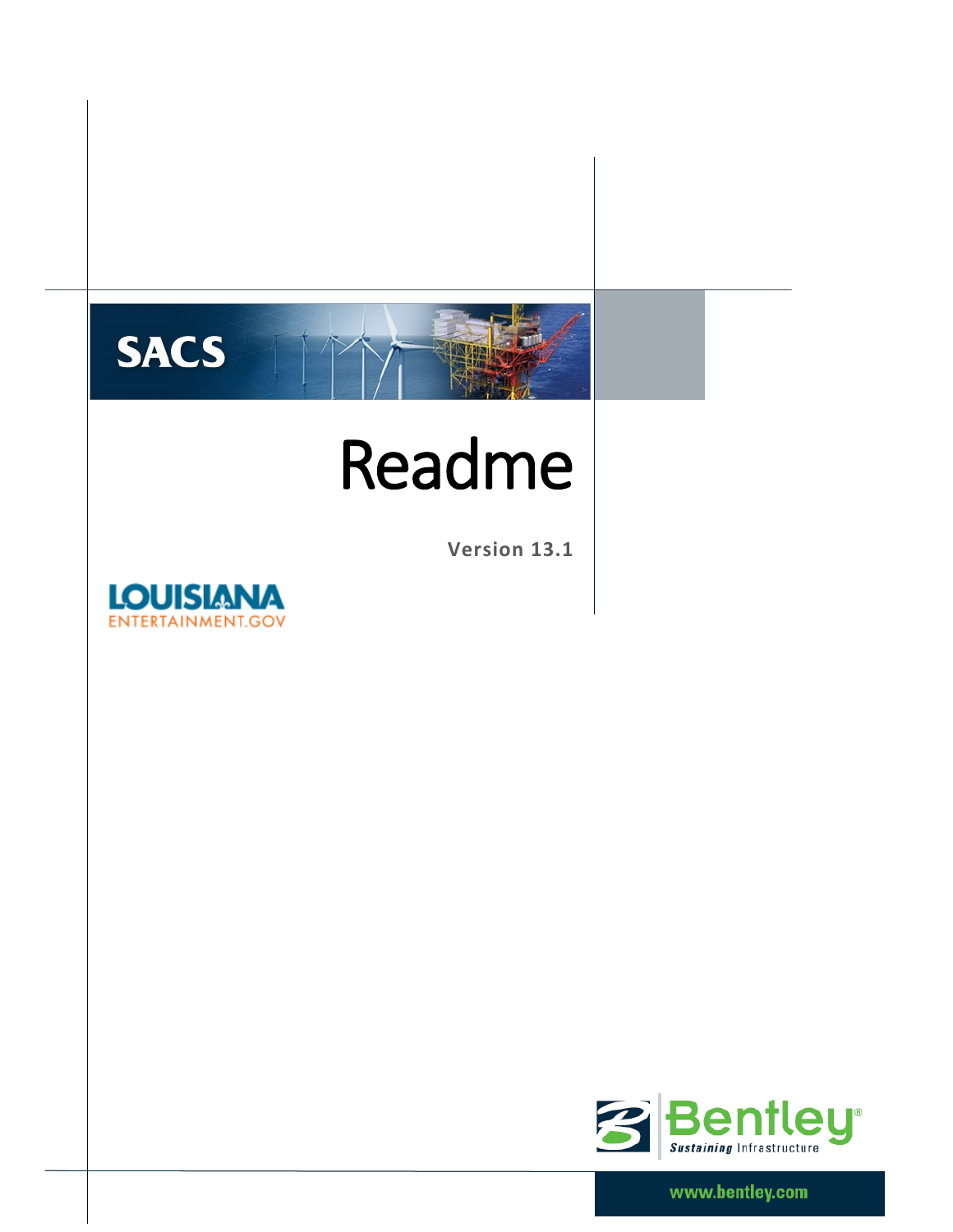### **Trademark Notice**

Bentley and the "B" Bentley logo are either registered or unregistered trademarks or service marks of Bentley Systems, Incorporated. All other marks are the property of their respective owners.

### **Copyright Notice**

Copyright © 2019, Bentley Systems, Incorporated. All Rights Reserved.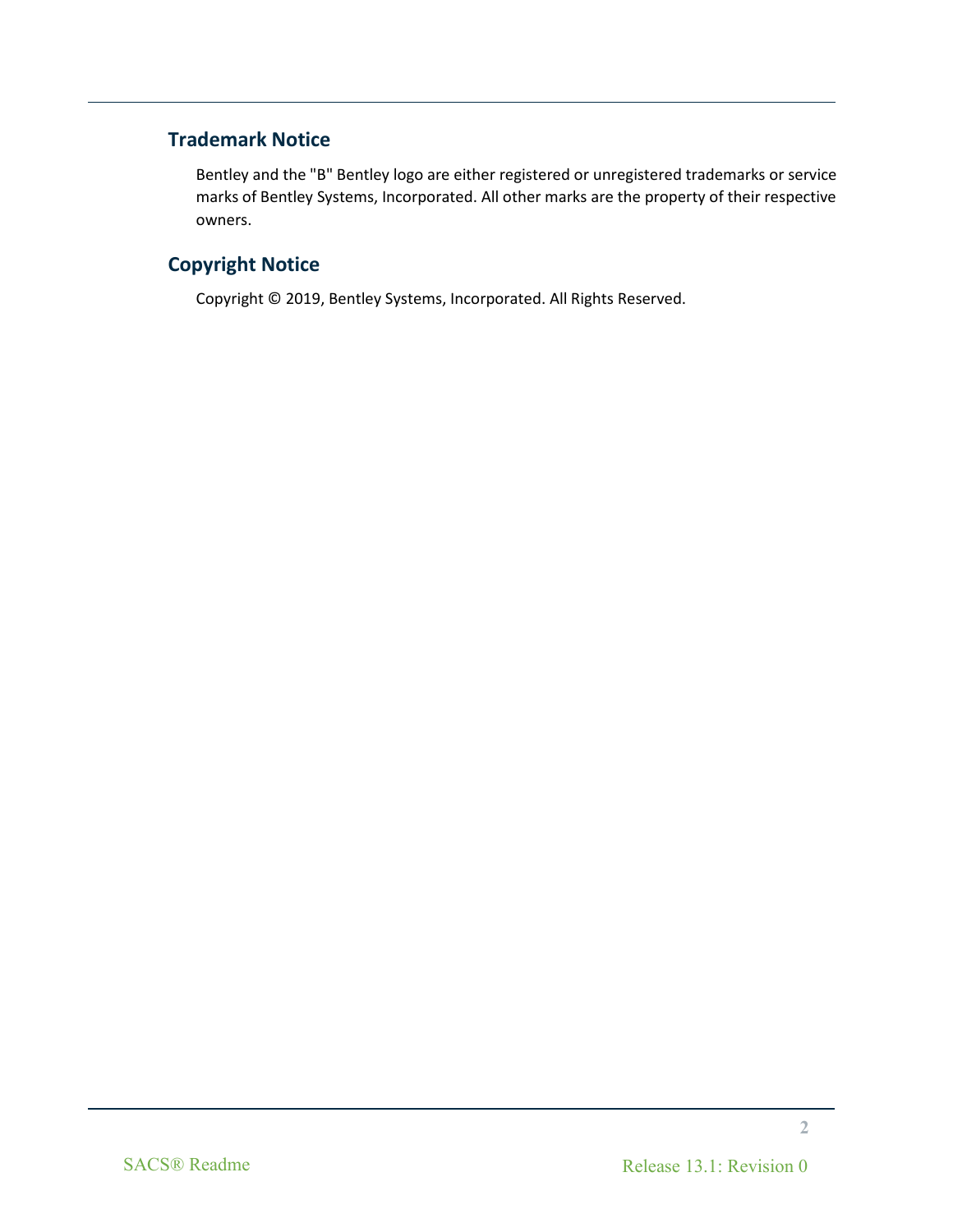| 1.  |                                                                                |  |  |  |  |  |  |
|-----|--------------------------------------------------------------------------------|--|--|--|--|--|--|
| 2.  |                                                                                |  |  |  |  |  |  |
|     | Bentley SACS Uncoupled Wind Turbine Cloud Process [Technical Preview] 4<br>2.1 |  |  |  |  |  |  |
| 2.2 |                                                                                |  |  |  |  |  |  |
| 3.  |                                                                                |  |  |  |  |  |  |
| 4.  |                                                                                |  |  |  |  |  |  |
| 5.  |                                                                                |  |  |  |  |  |  |
| 6.  |                                                                                |  |  |  |  |  |  |
| 7.  |                                                                                |  |  |  |  |  |  |
| 8.  |                                                                                |  |  |  |  |  |  |
| 9.  |                                                                                |  |  |  |  |  |  |
| 10. |                                                                                |  |  |  |  |  |  |
| 11. |                                                                                |  |  |  |  |  |  |
| 12. |                                                                                |  |  |  |  |  |  |
| 13. |                                                                                |  |  |  |  |  |  |
| 14. |                                                                                |  |  |  |  |  |  |
| 15. |                                                                                |  |  |  |  |  |  |
| 16. |                                                                                |  |  |  |  |  |  |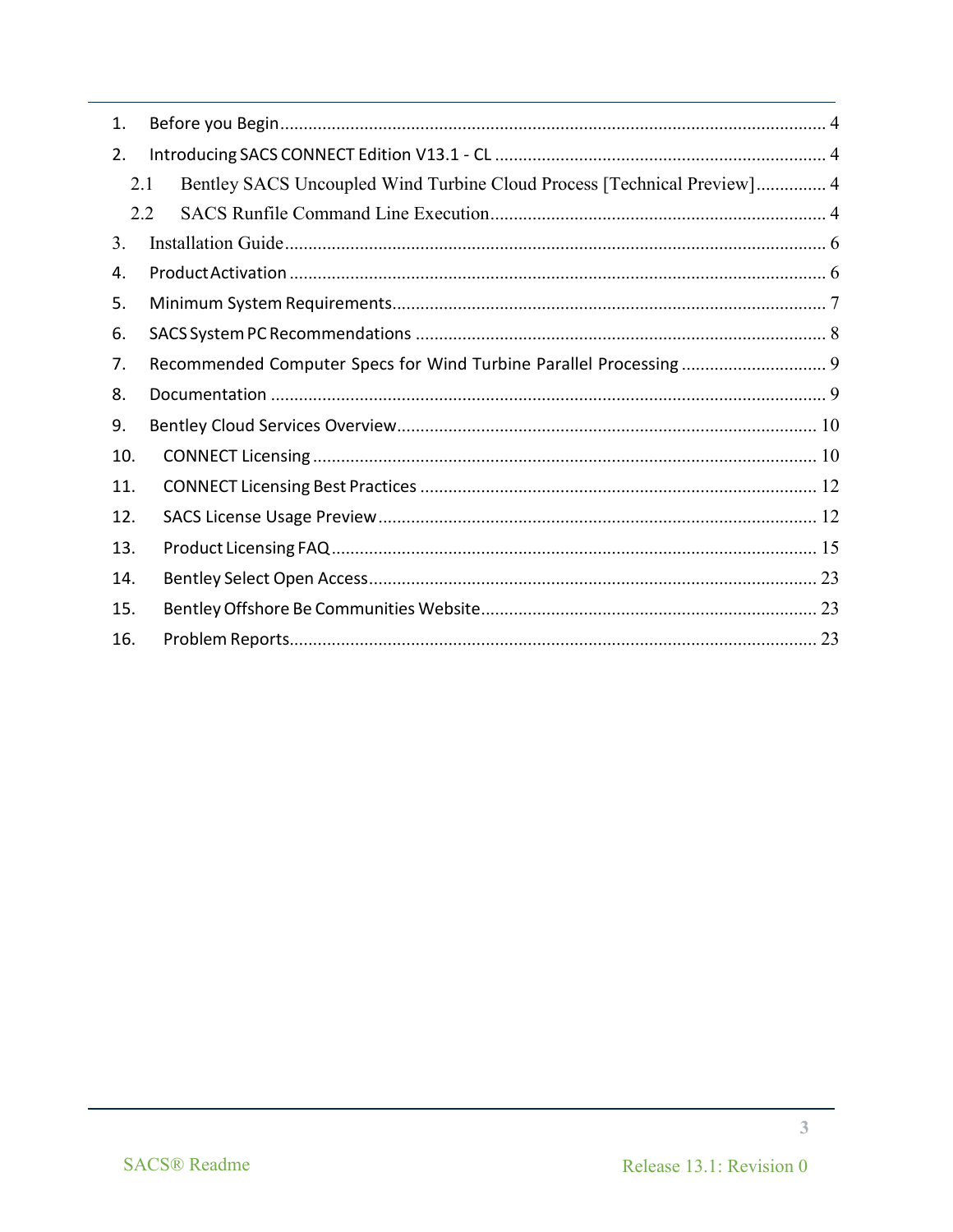### **1. Before you Begin**

Before you begin, please review the End User License Agreement (or EULA) carefully during the installation of SACS. By installing this release, you agree to the terms and conditions of the agreement. A copy of the End User License Agreement named "Eula.pdf" can be found in the SACS installation directory.

### **2. Introducing SACS CONNECT Edition V13.1 - CL**

### **SACS CONNECT Edition V13.1 – CL release includes enhancements including:**

2.1 Bentley SACS Uncoupled Wind Turbine Cloud Process [Technical Preview]

SACS can now execute the Uncoupled Wind Turbine Process on Bentley's Cloud Scalable Processing Service (SPS). The process offers the advantage of the virtually unlimited computing power of Azure cloud allowing the execution of hundreds of simulations in parallel potentially reducing the total analysis time by a factor of 10.

For more information see [SACS Cloud Services.](https://www.bentley.com/en/products/product-line/offshore-structural-analysis-software/sacs-cloud-services)

### 2.2 SACS Runfile Command Line Execution

SACS now support execution of analyses (runfiles) from the command line using the SACS Analysis Engine. This functionality also allows the execution of runfiles from scripts.

The command line syntax is as follows:

### **AnalysisEngine.exe** *RunfilePath SACSInstallationDirectory*

*Note: SACS must be installed on the computer that executes the Analysis Engine. The AnalysisEngine.exe executable is included in the SACS installation directory*

| Parameter                        | <b>Description</b>                                                           |
|----------------------------------|------------------------------------------------------------------------------|
| RunfilePath                      | Path to the runfile to be executed.<br>Runfile could be a multi-run runfile. |
|                                  |                                                                              |
| <b>SACSInstallationDirectory</b> | Path to the SACS installation                                                |
|                                  | Directory.                                                                   |
|                                  |                                                                              |

Demo 14 contains an example of executing the analysis engine in a simple member redesign workflow using python. In this example, the script executes the runfile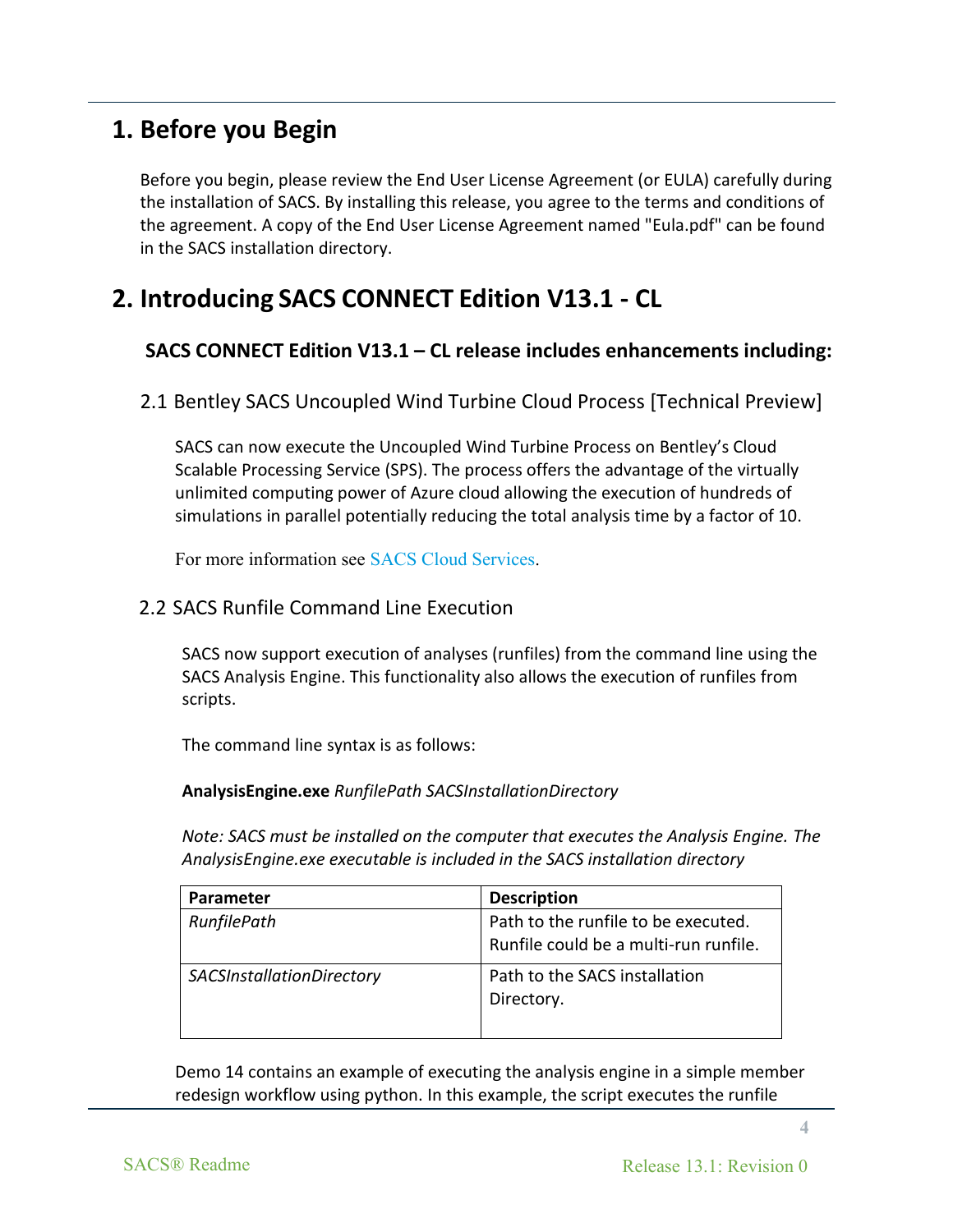demo14.runx using the analysis engine. It then searches the result database for any members which Max UC is greater than 0.9. If any members are found, the script then searches the input file for the member's group definition. The script then increases the GRUP's wall thickness by 0.25 inches and executes the runfile again repeating the workflow until no members exceed the 0.9 MaxUC threshold.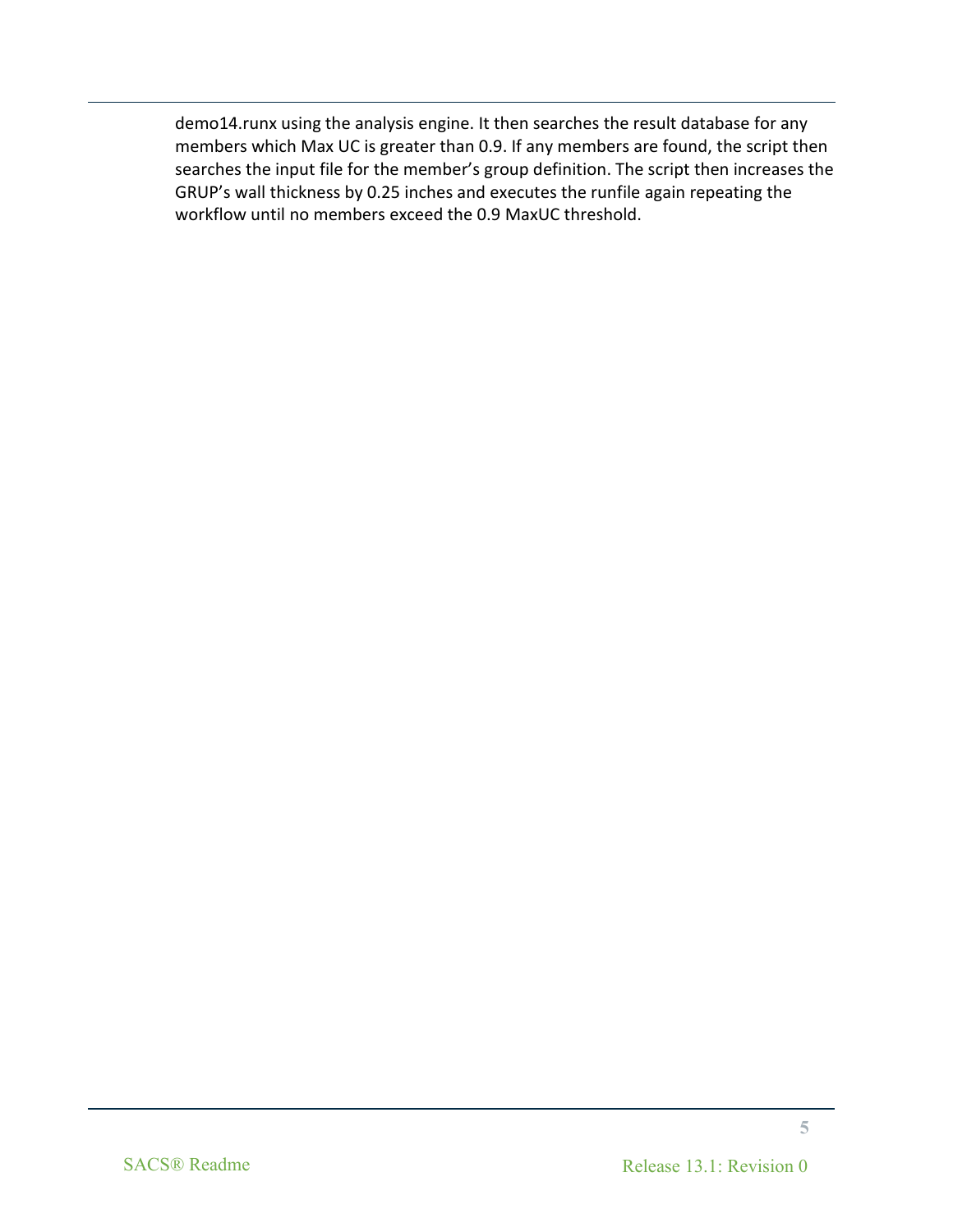# **3. Installation Guide**

Please refer the separate Installation Manual for information related to downloading and installing SACS.

# **4. ProductActivation**

SACS CONNECT Edition V13.1-CL uses CONNECT Licensing, which is not supported by SELECT activation key(s). [CONNECT Licensing](https://communities.bentley.com/products/licensing/w/licensing__wiki/37813/connect-licensing) features new behavior to enhance your organization's user administration and security with mandatory user sign-in via CONNECTION Client to access the SACS suite of programs. If you are already signed in to the CONNECTION Client, you have met this prerequisite. If you have not, please refer to th[e Administrator's Resource](https://www.bentley.com/en/perspectives-and-viewpoints/topics/campaign/bentley-user-registration) Center and/or contact your administrator for assistance in the registration and sign-in process.

With CONNECT Licensing, administrators will be able to control which users have access to Bentley software. License entitlements are granted and maintained through CONNECT Licensing's [Entitlement Management Service.](https://communities.bentley.com/products/licensing/w/licensing__wiki/38028/2---entitlement-management-configuration) By signing into the CONNECTION Client users can also find their organization's projects, download software updates, receive relevant notifications, and track their usage.

Click on the "Bentley License Tool…" button and follow the instructions described [here.](https://communities.bentley.com/products/licensing/w/licensing__wiki/40262/how-to-activate-products-under-connect-licensing)

|                                              | Default License                                                                                                                                        |                                          |
|----------------------------------------------|--------------------------------------------------------------------------------------------------------------------------------------------------------|------------------------------------------|
|                                              | <b>Default SACS License</b>                                                                                                                            |                                          |
|                                              | Select the default SACS license to be checked out at startup based<br>on license package requirements:                                                 |                                          |
|                                              |                                                                                                                                                        | Information on restricting license usage |
|                                              | Bentley License Activation:                                                                                                                            |                                          |
|                                              | Note: You can activate all your<br>licenses by launching the Bentley<br>License Tool.                                                                  | Bentley License Tool                     |
| Select Default License                       |                                                                                                                                                        |                                          |
| SACS Offshore Structure                      |                                                                                                                                                        |                                          |
|                                              | (Indudes: Tow, Gap, Combine, Large Deflection, Solve, Precede, Postvue, SuperElement,                                                                  |                                          |
| Concrete, MTO, Global Loading)               |                                                                                                                                                        |                                          |
| SACS Offshore Structure Advanced             |                                                                                                                                                        |                                          |
|                                              | (Includes: Tow, Gao, Combine, Large Deflection, Solve, Precede, Postvue, SuperElement,<br>Concrete, MTO, Global Loading, Top-Sides Loading)            |                                          |
| SACS Offshore Structure Enterprise           |                                                                                                                                                        |                                          |
|                                              | (Includes: Seastate, Tow, Pile, Gap, Combine, Joint Can, Large Deflection, Solve, Precede, Postvue,<br>SuperElement, Concrete, MTO, Global Loading)    |                                          |
|                                              |                                                                                                                                                        |                                          |
|                                              | (Use ONLY for WIND TURBINE ANALYSIS applications)                                                                                                      |                                          |
| SACS Wind Turbine<br>selected analysis type. | Note: Choosing any of these license options may log usage against the<br>selected product license unless a different default license is needed for the |                                          |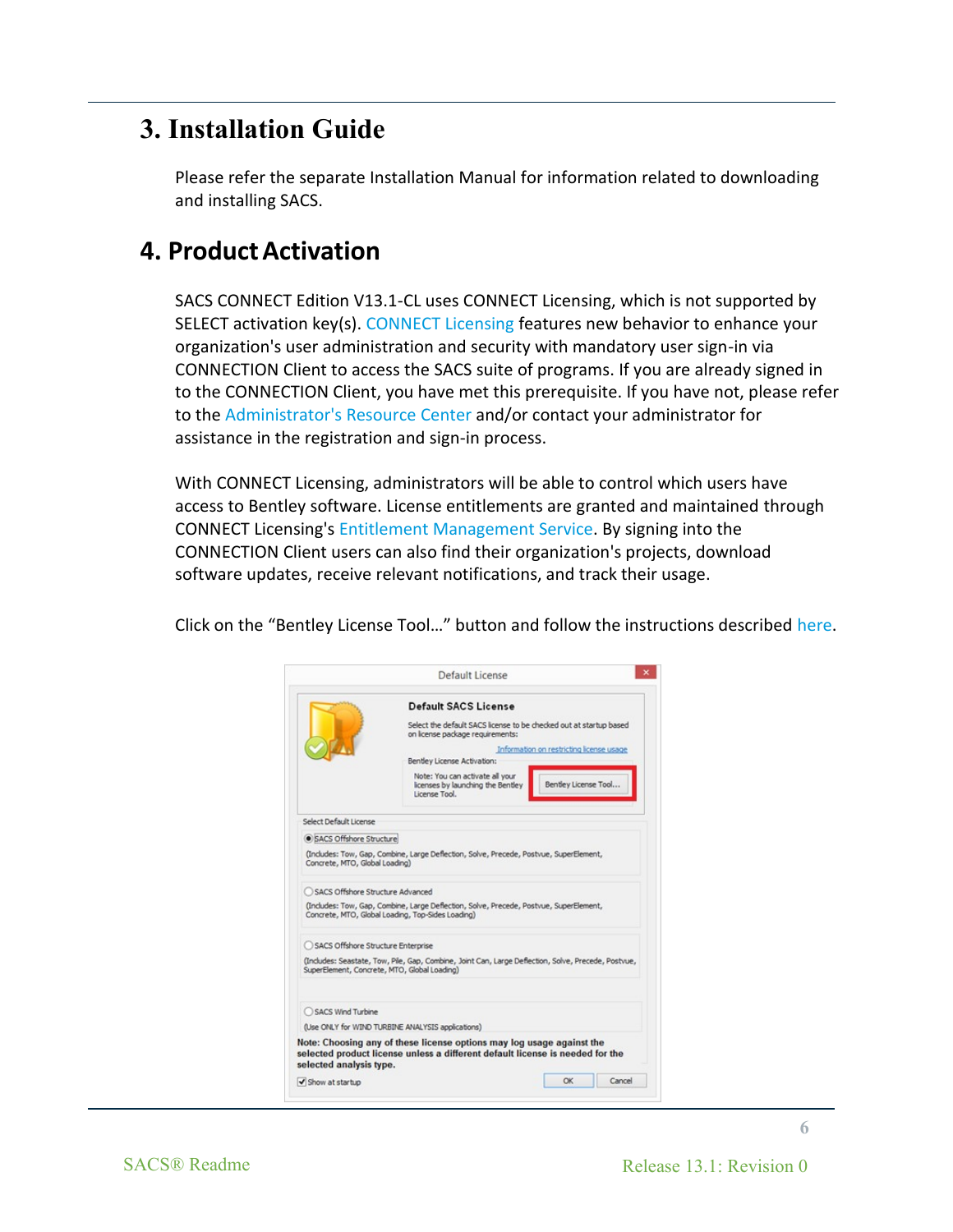# **5. Minimum System Requirements**

SACS CONNECT Edition V(13.1)-CL has the following minimum system requirements:

- Pentium 4 or higher central processing unit (CPU).
- 512 megabytes (Mb) of RAM minimum. SACS performance is dependent on the size of the SACS model and the amount of available system resources; see SACS System PC Recommendations below.
- Microsoft Windows 7
- Microsoft<sup>®</sup> Windows<sup>®</sup> 8/8.1
- Microsoft Windows 10
- Internet Explorer 6 or later
- Windows Media Player (for analysis sound file support)
- A hard disk partition with 800 Mb of free space is required for the SACS installation.
- A video card with a chipset that supports OpenGL. A reference list may be found at [Supported Graphics Cards.](http://developer.techsoft3d.com/hoops/hoops-visualize/graphics-cards/)
- CD-ROM or DVD-ROM drive.
- Network Server and Network Client Installations The Local Area Ethernet Network should be 100 Base-T or greater. TCP/IP network protocol is supported.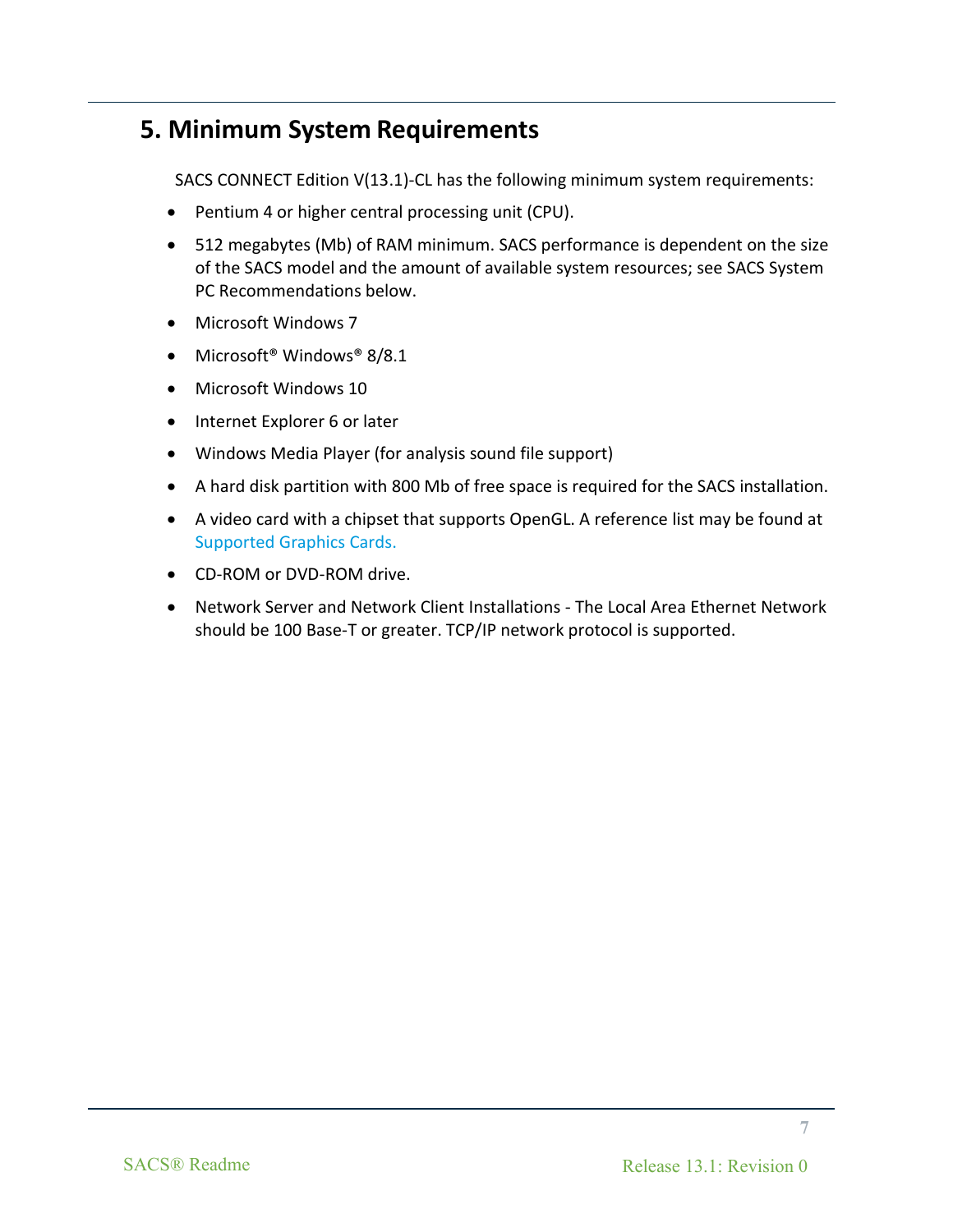### 6. **SACS System PC Recommendations**

SACS CONNECT Edition V(13.1)-CL will run satisfactorily with most basic new PC configurations for both laptops and desktop PCs. For minimal configuration PCs or older PCs, the most notable degradation in performance will be in 3D rendering applications (Precede) and when model size exceeds 1000 joints. For models greater than 1000 joints it is recommended that additional memory and storage be added as stated below. The following recommendations are for optimal SACS performance.

- **RAM** 1024 megabytes (Mb) of free (1) RAM minimum, 4096 Mb or more is preferred. SACS will utilize all available RAM. SACS performance is dependent on the size of the SACS model and the amount of available systemresources.
	- (1) Free RAM refersto available RAM after all operating system processes have been loaded.
- **CPU** A multi-core CPU is recommended although not required.
- **Operating System** Windows 7 Professional or later.

Note: All x86 versions of Windows cannot utilize more than 3200 Mb of RAM. The x64 version of Windows should be considered to take advantage of additional memory as well as future SACS upgrades.

• **Hard Disk** - 800 Mb of free space is required for the SACS installation. A SATA RAID 0 hard disk is recommended for optimal analysis performance.

Note: After the SACS installation is complete the free space used for executions should not fall below 50% of the total drive capacity. Total free space for execution should be at least 1 gigabyte for small models solutions. Very large model solution could require 400 gigabytes or more.

• **Video Card** - A video card that supports OpenGL is required for all 3D rendering SACS products. *It is very important to make sure that the graphics drivers on your computer are up to date for maximum performance and correct operation*. A reference list of available video cards can be found at [Supported Graphics Cards](http://developer.techsoft3d.com/hoops/hoops-visualize/graphics-cards/)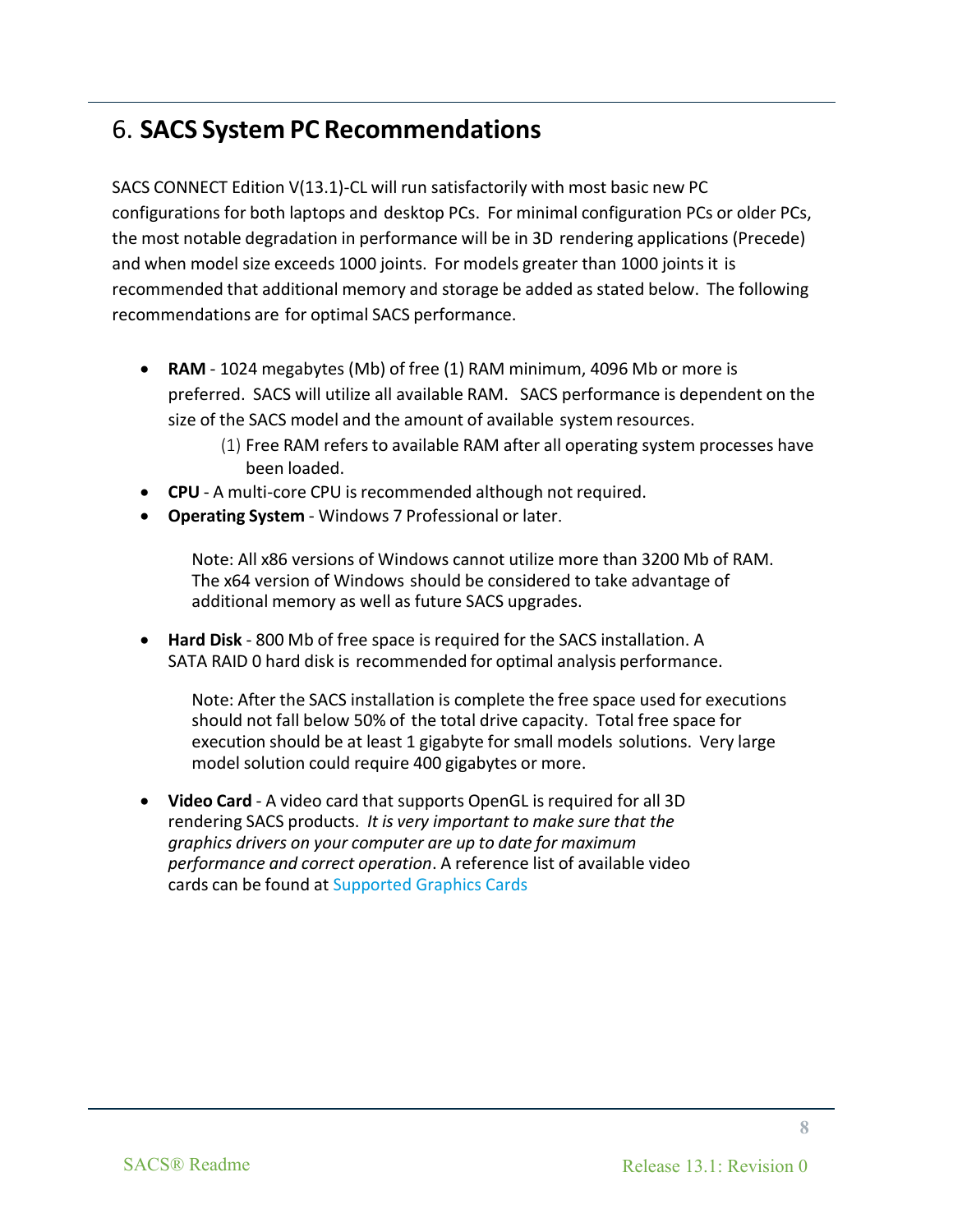# **7. Recommended Computer Specs for Wind Turbine Parallel Processing**

- **Processor:** Fastest 64bit available (Intel i7 or better)
- **Number of Processors:** Minimum 12 (without hyper threading preferred)
- **RAM:** Minimum 12GB
- **BUS:** Fastest Available
- **Storage**: Solid State Drive 1.5TB-2.0TBUsing the Optimal Number of Processors.

It's important to determine the optimal number of processors required for fastest processing by benchmarking the system by running multiple analyses using different number of processors to determine the number which givesthe optimal speed.

*NOTE: I/O to the disk/drive can be a bottle neck (hence the fastest bus and I/O requirements).*

### 8. **Documentation**

**Program Help:** Detailed feature information may be accessed directly from the calling application by selecting the Help command, or by pressing the Help button from any of the application dialogs. Be sure to explore the program Help for answersto your questions.

**On-Line Documentation**: On-line documentation is available in PDF format and is accessible through Executive "Manuals" tab.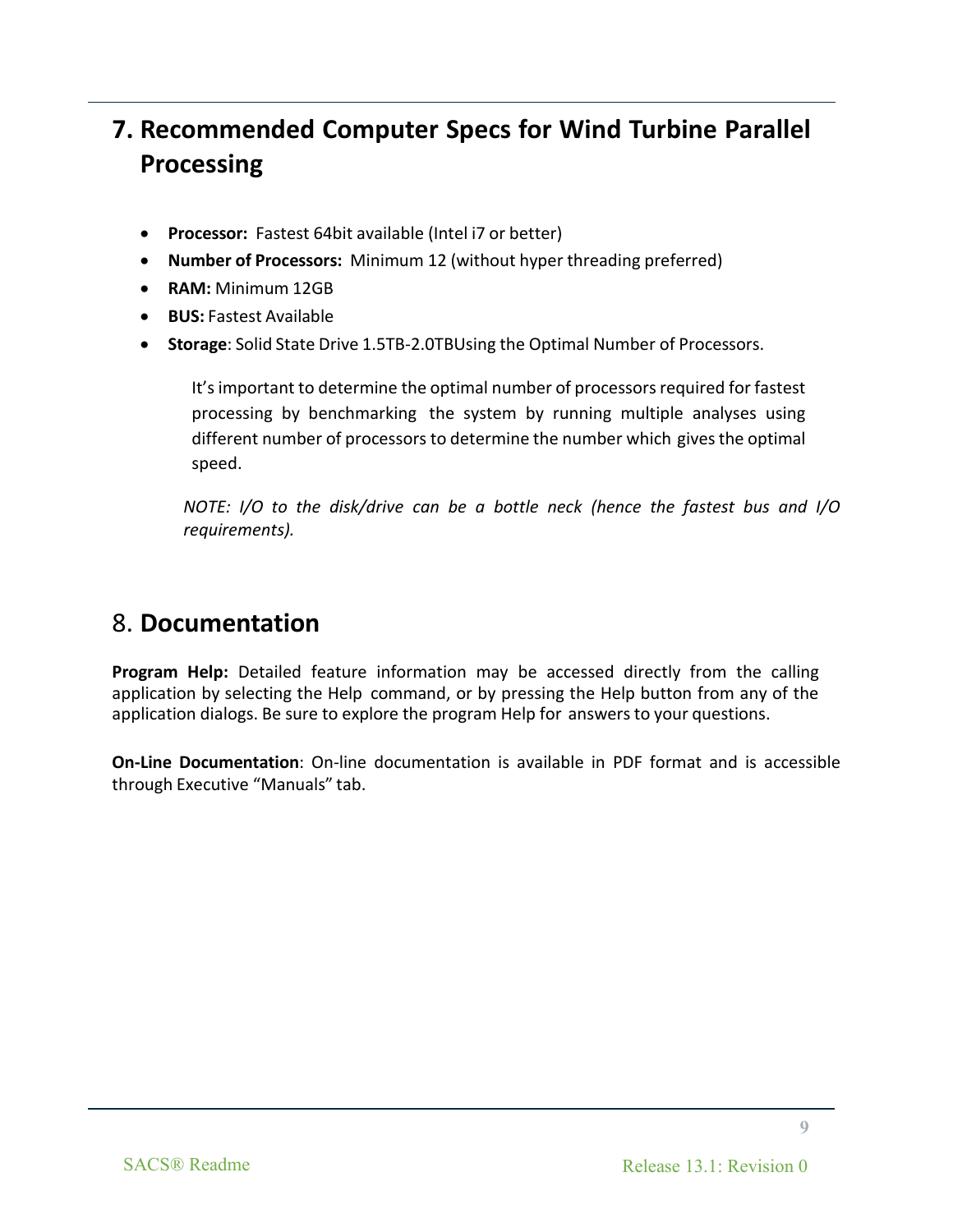# **9. Bentley Cloud Services Overview**

There is little doubt that the design of every infrastructure project today involves the collaboration of many individuals and organizations across multiple disciplines. It is with this context that we have developed Bentley Cloud Services to facilitate successful project outcomes for you and your organizations. Bentley Cloud Services helps you produce better designs by facilitating collaboration, interoperability, standardization and skills development. For an organization and enterprise, Bentley Cloud Services provides greater insight and control over project design, deliverables and the people working on them. In the sections that follow we look at some of the capabilities and services that are delivered today, with more being added every week, with Bentley Cloud Services to help you achieve even greater project and personal success. Please visit [www.bentley.com/connect](http://www.bentley.com/connect) to keep up to date on the latest capabilities.

The core premise of Bentley Cloud Services is to facilitate successful project outcomes through common capabilities and shared services across desktop, mobile, server and cloud. To enable this, Bentley has utilized Microsoft's Azure cloud-service to connect uniformly and consistently with and across users, projects, and enterprises. To enable the value and your success on Bentley Cloud Services it is imperative that users register for a complimentary CONNECTED account, sign in when using your CONNECT Edition products and associate your design models with a CONNECTED Project.

For more information on the benefits Bentley Cloud Services, you can visit the [Bentley Cloud](http://communities.bentley.com/communities/other_communities/sign-in_assistance_and_web_services/w/wiki/24305.bentley-cloud-services-overview)  [Services Overview Communities](http://communities.bentley.com/communities/other_communities/sign-in_assistance_and_web_services/w/wiki/24305.bentley-cloud-services-overview) website.

# 10. **CONNECT Licensing**

SACS CONNECT Edition V(13.1)-CL uses Bentley's new licensing model. CONNECT licensing is, providing enhanced security and optimized value for your Bentley Subscriptions. It is integrated with Bentley's Identity Management System (IMS) and the Bentley CONNECT technology platform to allow near real-time reporting of usage, improved alert messaging to users and increased administrative capabilities to license administrators in your organization. It will not only give you more options to monitor and manage usage but also provide new, advanced licensing features that will enhance digital workflows. **Activation**

SACS CONNECT Edition V13.1-CL uses CONNECT Licensing, which is not supported by SELECT activation key(s). [CONNECT Licensing](https://communities.bentley.com/products/licensing/w/licensing__wiki/37813/connect-licensing) features new behavior to enhance your organization's user administration and security with mandatory user sign-in via CONNECTION Client to access the SACS suite of programs. If you are already signed in to the CONNECTION Client, you have met this prerequisite. If you have not, please refer to the [Administrator's Resource Center](https://www.bentley.com/en/perspectives-and-viewpoints/topics/campaign/bentley-user-registration) and/or contact your administrator for assistance in the registration and sign-in process.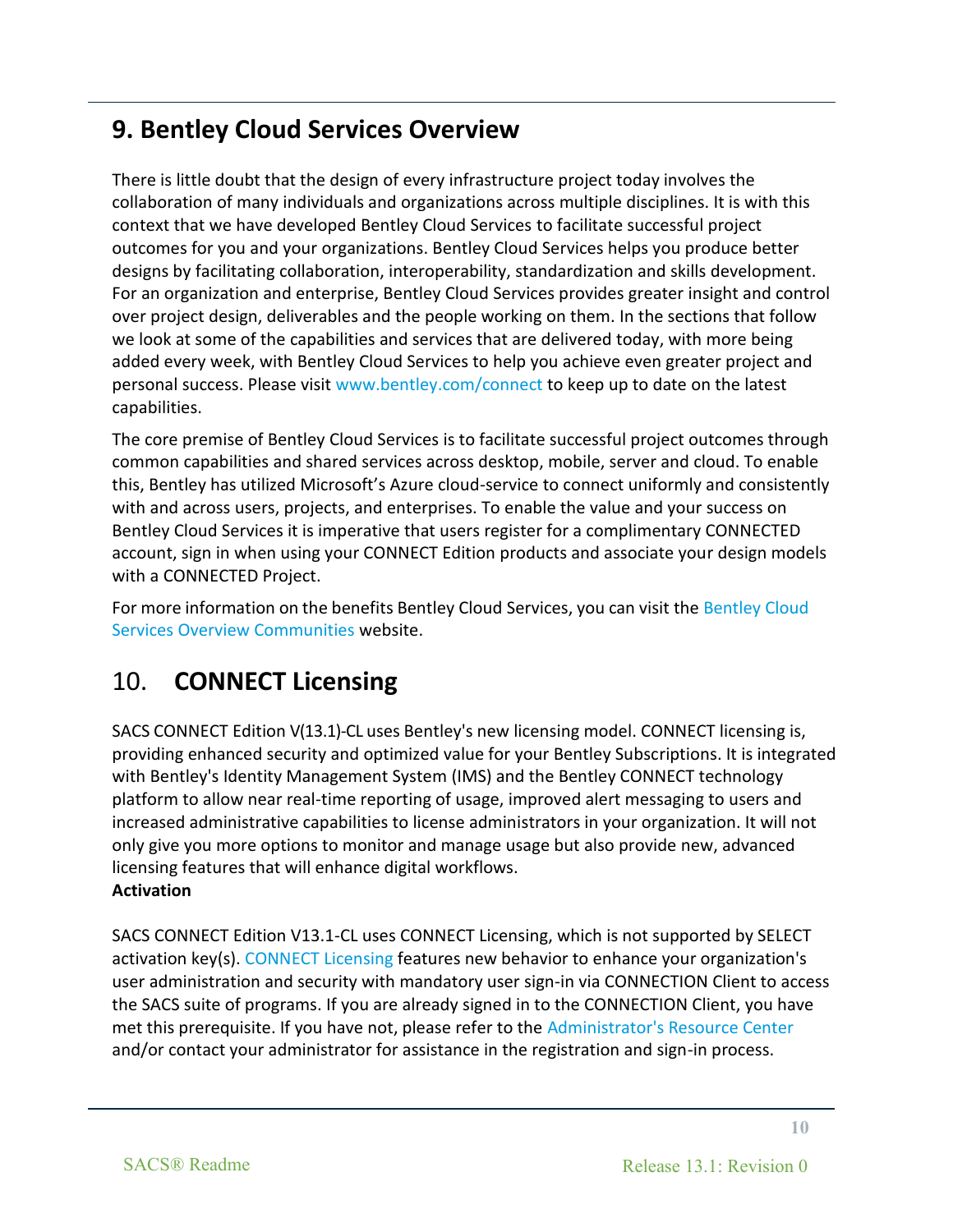With CONNECT Licensing, administrators will be able to control which users have access to Bentley software. License entitlements are granted and maintained through CONNECT Licensing's [Entitlement Management Service.](https://communities.bentley.com/products/licensing/w/licensing__wiki/38028/2---entitlement-management-configuration) By signing into the CONNECTION Client users can also find their organization's projects, download software updates, receive relevant notifications, and track their usage.

**IMPORTANT**: By default, access is granted to all licenses and there are no restrictions on usage. It is imperative that any restrictions modifications are applied before any usage is logged**.**

You can find more information on configuring CONNECT Licensing [here.](https://communities.bentley.com/products/licensing/w/licensing__wiki/37813/connect-licensing)

#### **Alerts**

CONNECT Licensing features the new license alerts notifications that [can be set](https://communities.bentley.com/products/licensing/w/licensing__wiki/40274/how-to-restrict-access-to-specific-products-under-connect-licensing) by an organization's license administrators to let the users know when they reach a set usage threshold. These notifications will alert the users that if they continue to use the SACS product described in the alert notice, a term license may be issued. Below is an example of a threshold alert:



The user in such a situation has the choice to quit SACS Offshore Structure before a license is used or acknowledge that a term license may be generated and proceed with starting a SACS Offshore Structure usage, based on what settings the administrator chooses.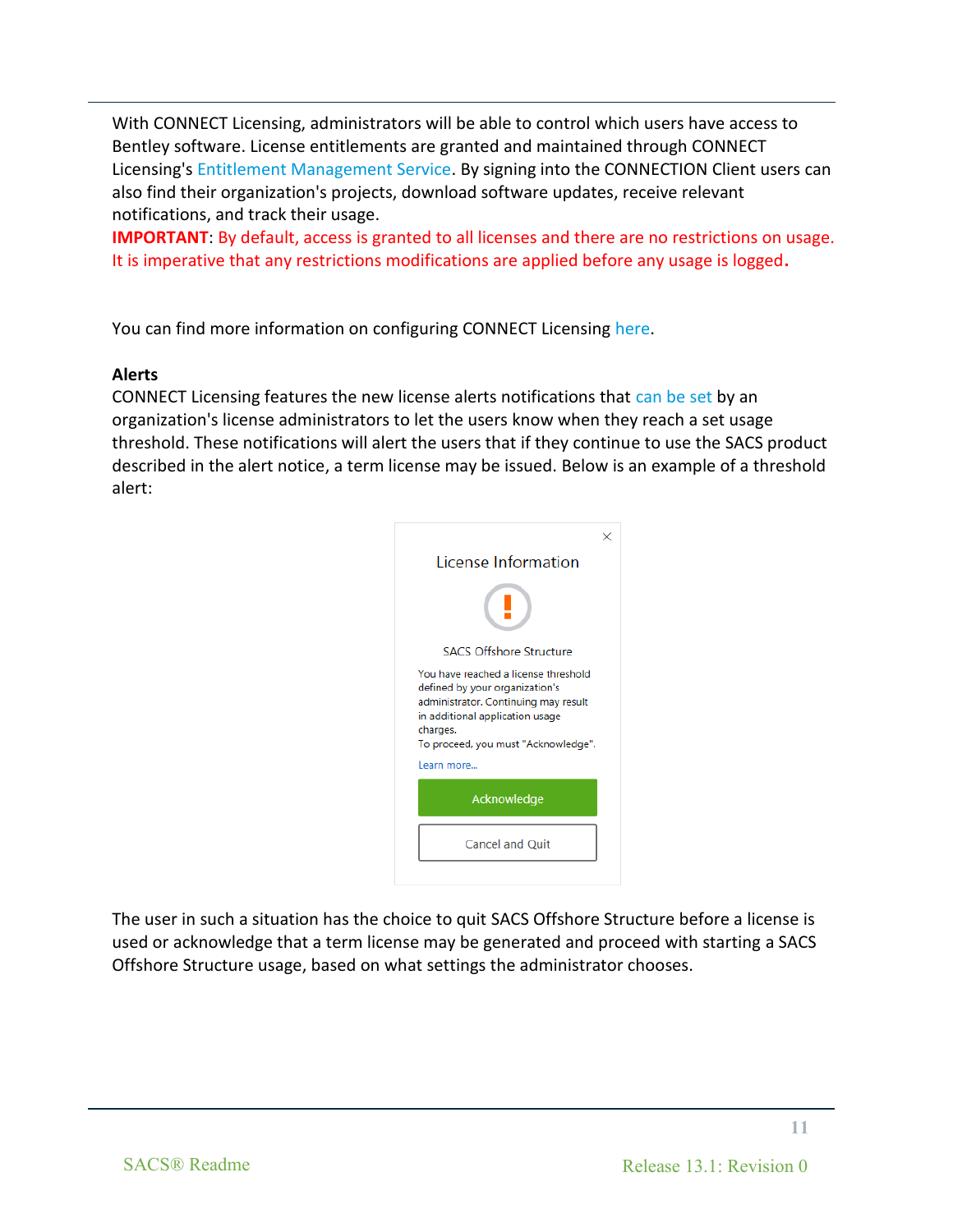# 11. **CONNECT Licensing Best Practices**

- Use the License Management Tool installed with your applications to view what licenses you are entitled to on a particular machine.
- Ensure that your designated contact person and/or system administrator is able to sign in to the CONNECT Center and view reports on usage
- If you wish to control which licenses can be used on which machines, look [here.](https://communities.bentley.com/products/licensing/w/licensing__wiki/40274/how-to-restrict-access-to-specific-products-under-connect-licensing)
- Communicate with your Bentley Account Manager about your license usage, particularly if you expect your peak usage to increase above the number of licenses you own.

# **12. SACS License Usage Preview**

SACS CONNECT Edition V(13.1)-CL offers a tool to help manage license usage. The user now has the option to display a dialog describing the licenses to be used by the SACS run before execution starts and any usage is logged.

The dialog shown below is displayed prior to starting any SACS run. For this particular example, notice that the "Offshore License to be used" message is in red to highlight that SACS needs to move to a higher license from the default selected by the user, "SACS Offshore Structure" in this case. The dialog also displays any add-on licenses that will be used. If the user continues with the analysis by pressing "Yes", SACS will run the analysis and log usage to those licenses. In this case, after the run, SACS will return to the default license.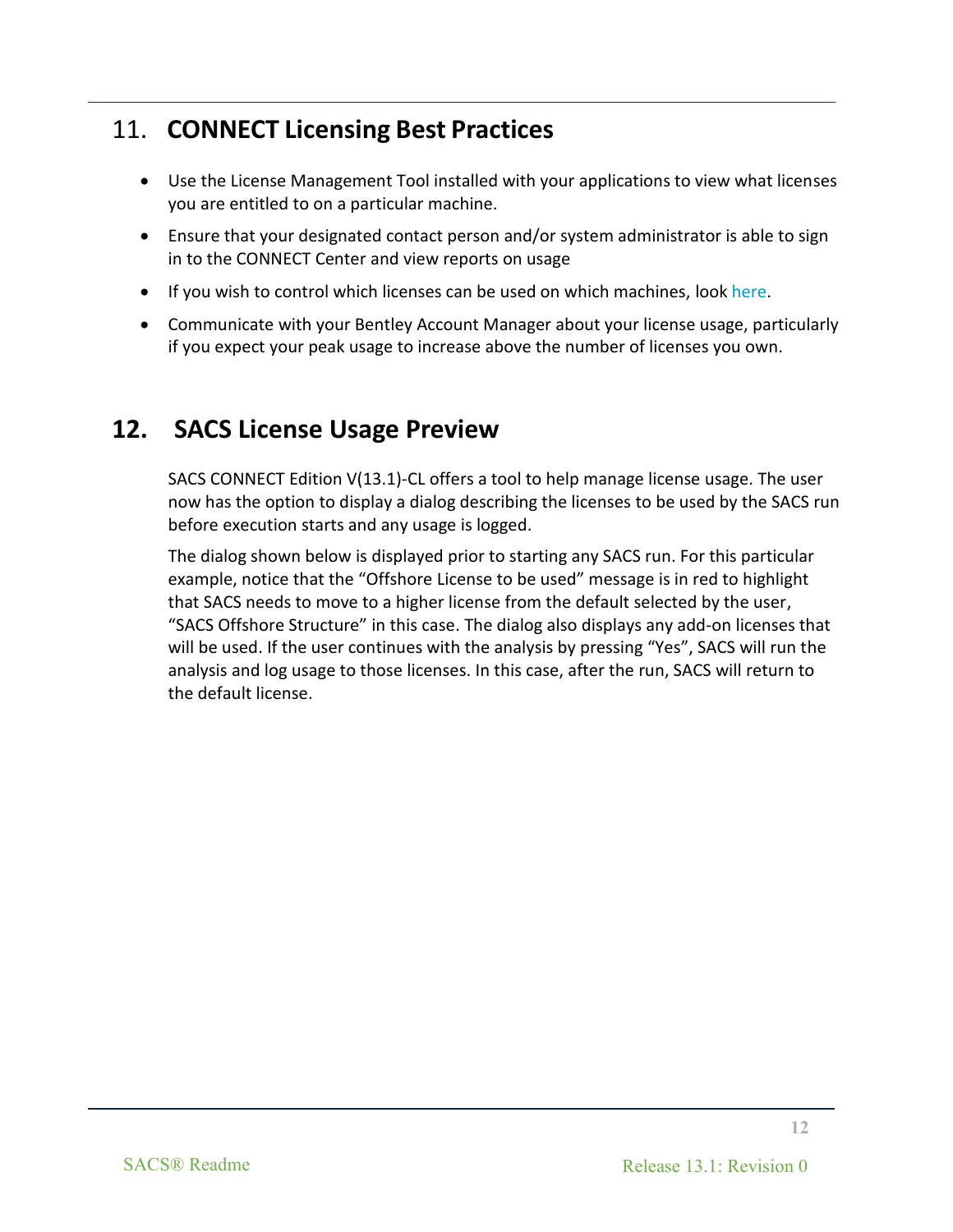| This analys will log usage against the following licenses:   |  |
|--------------------------------------------------------------|--|
| Offshore License to be used                                  |  |
| <b>SACS Offshore Structure Advanced. NOT Default License</b> |  |
| Add-on Licenses to be used                                   |  |
| <b>SACS Fatique Advanced - Dynamic Response</b>              |  |
|                                                              |  |
|                                                              |  |

The dialog below is an example of a run that uses the default offshore license.

| This analys will log usage against the following licenses: |  |
|------------------------------------------------------------|--|
| Offshore License to be used                                |  |
| <b>SACS Offshore Structure- Default License</b>            |  |
|                                                            |  |
| Add-on Licenses to be used                                 |  |
| <b>SACS Fatioue</b>                                        |  |
|                                                            |  |
|                                                            |  |
| Would you like to continue the analysis?                   |  |
|                                                            |  |
|                                                            |  |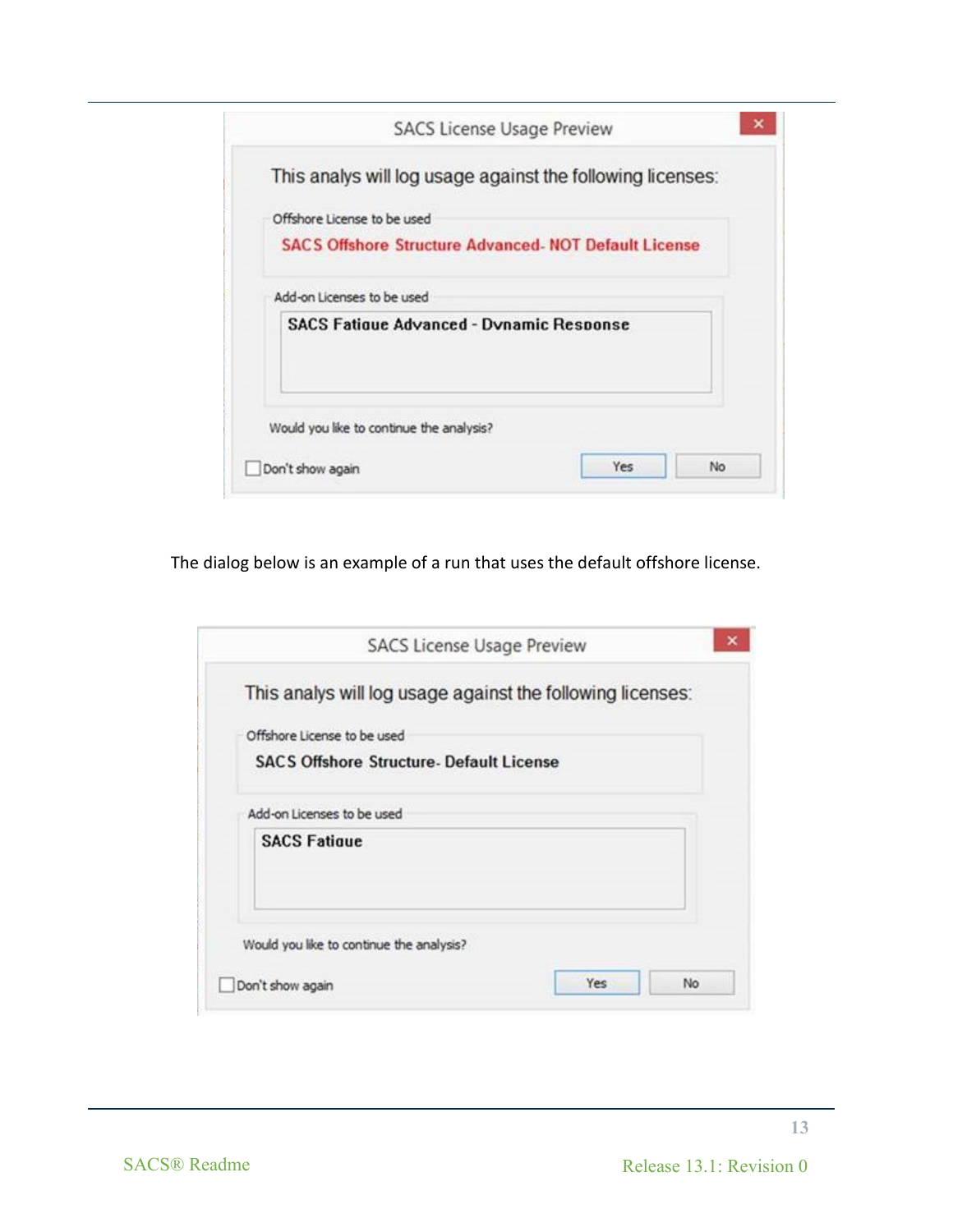The user has the option to not show the dialog by checking the "Don't show again" check-box. The user can manage this setting in the SACS Systems Settings dialog.

|                                                         | <b>Yes</b><br><b>Show License Usage Preview Dialog</b><br>Display the SACS License Usage Preview Dialog before an analysis run is<br>executed.                                                    |                                                                          |  |  |  |  |  |
|---------------------------------------------------------|---------------------------------------------------------------------------------------------------------------------------------------------------------------------------------------------------|--------------------------------------------------------------------------|--|--|--|--|--|
|                                                         | <b>Show License Usage Preview Dialoc Yes</b>                                                                                                                                                      | v<br>No                                                                  |  |  |  |  |  |
|                                                         | Default Licence                                                                                                                                                                                   | SACS Offehora Structure                                                  |  |  |  |  |  |
| Exporting                                               | License Settings                                                                                                                                                                                  |                                                                          |  |  |  |  |  |
| <b>Plot Settings</b>                                    |                                                                                                                                                                                                   | Default User Defined Section Librar C:\Program Files (x86)\Bentley\Engin |  |  |  |  |  |
| Interactive Programs                                    | Default Section Library                                                                                                                                                                           | American (AISC 13th)                                                     |  |  |  |  |  |
| File Type Labels                                        | <b>4</b> Section Library                                                                                                                                                                          |                                                                          |  |  |  |  |  |
| - File Name Settings<br>Program Labels                  | <b>Editor Goto Command</b>                                                                                                                                                                        | $\sqrt{q}$                                                               |  |  |  |  |  |
| E-File Naming Convention                                | <b>Editor Goto Switch</b>                                                                                                                                                                         | Before filename                                                          |  |  |  |  |  |
| <b>Joint Settings</b>                                   | <b>External Editor</b>                                                                                                                                                                            | sacpfe.exe                                                               |  |  |  |  |  |
| Analysis Settings                                       | Load Output File On Startup                                                                                                                                                                       | Yes                                                                      |  |  |  |  |  |
| <b>Runfile Settings</b>                                 | Analysis Sound File                                                                                                                                                                               | C:\Program Files (x86)\Bentley\Engin                                     |  |  |  |  |  |
|                                                         | Use Sound                                                                                                                                                                                         | <b>No</b>                                                                |  |  |  |  |  |
| ProjectWise Settings                                    |                                                                                                                                                                                                   |                                                                          |  |  |  |  |  |
| General Settings<br><b>Units Settings</b><br>- Analysis | <b>4</b> General Settings<br><b>SACS System Directory</b>                                                                                                                                         | C:\Program Files (x86)\Bentley\Engin                                     |  |  |  |  |  |
|                                                         | Select the settings you want to change here.<br>All system settings are contained here. Select the topic in the list on the left, then adjust<br>your desired settings value in the property box. |                                                                          |  |  |  |  |  |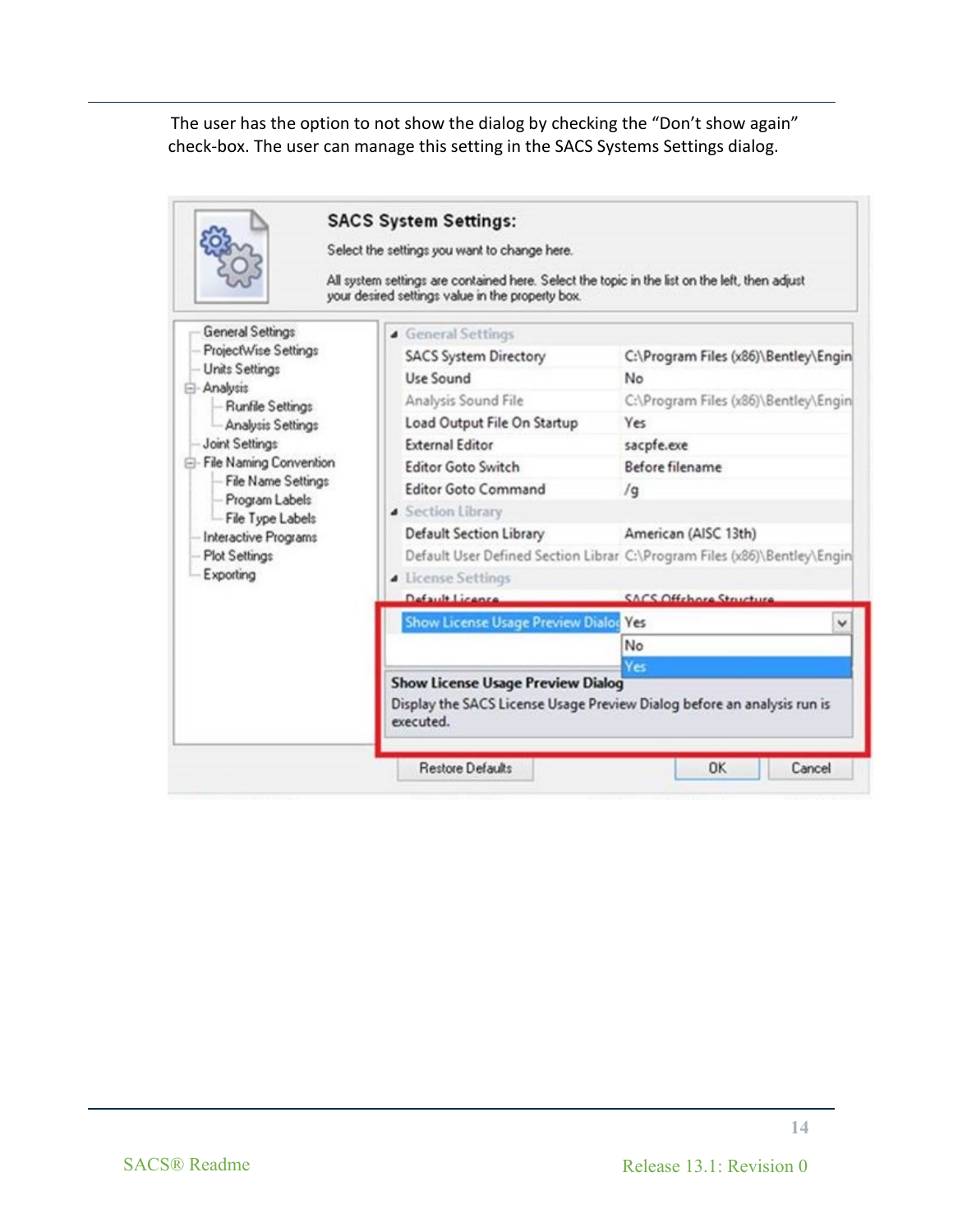# **13. Product Licensing FAQ**

Version 05.06.00.08 or later

### • **How do I configure the license SACS uses?**

This support solution provides steps for configuring the package license used by SACS when it opens.

#### **Background**

SACS automatically retrieves a package license on startup to license modules such as SACS Precede. It can be configured to prefer a specific package license. It can also be configured to prompt for a package license on startup. This is useful for controlling license usage and ultimately costs.

#### **Steps to Accomplish**

- o Open the SACS Executive
- o Click the Support tab in the upper-left corner.
- o Click on "Select Default License" in the ribbon that appears.



- $\circ$  In the dialog that displays, select the package license SACS should use by default. If your package license is grayed out, refer to the following activation instructions.
- $\circ$  If your company uses licenses for more than one of the packages listed, you may want SACS to prompt the engineer for a package license each time the program is opened. In this case, enable the "Show at startup" checkbox. Otherwise if the checkbox is unchecked, the dialog will not be shown and SACS will default to the last used license from the previous open SACS session.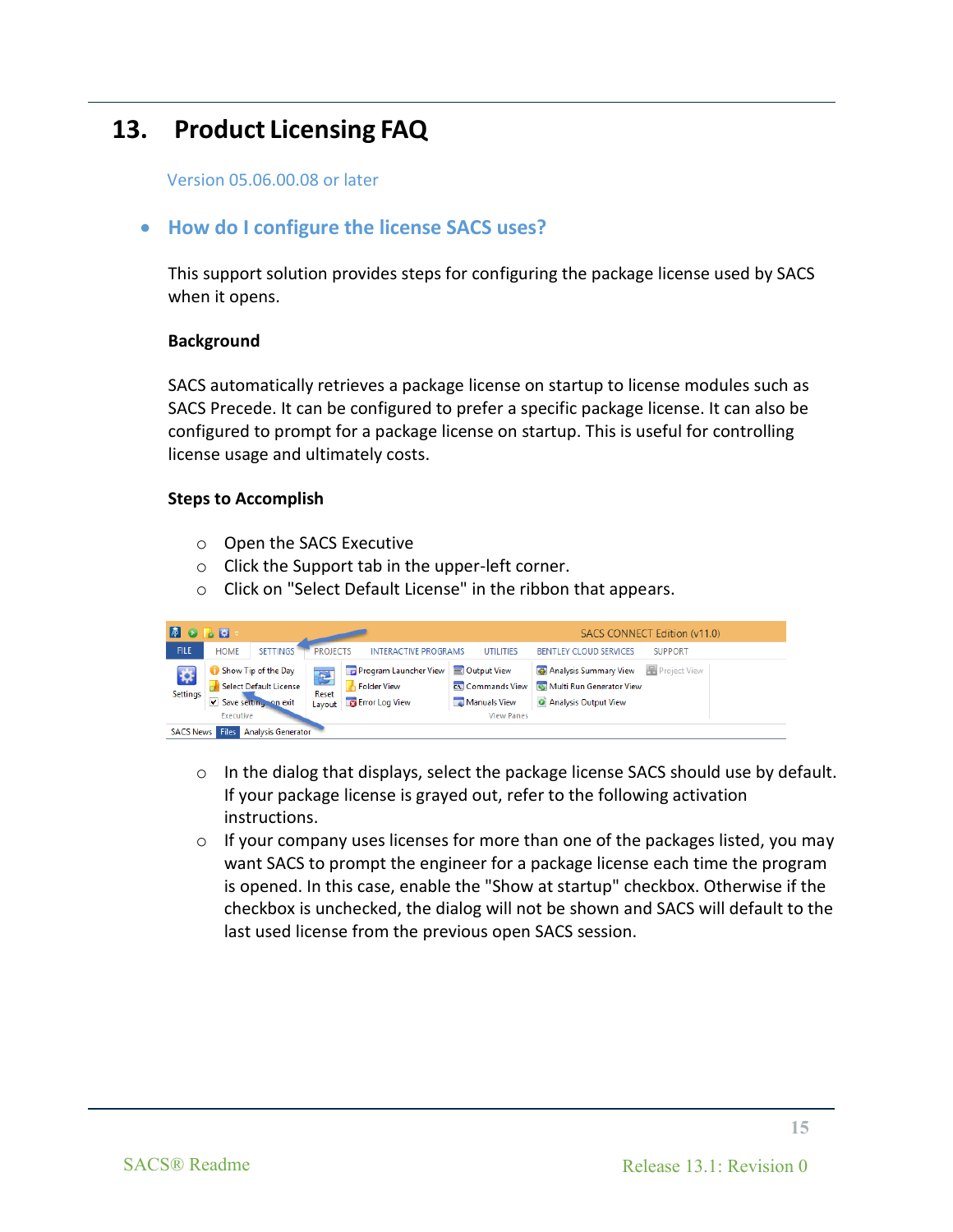

*NOTE: For an analyses types that requires a 'higher' default license type than the selected default license, then the program will automatically step up to that specific license and then step back down again to the selected default license once the analysis is completed. In cases such as these, usage will be recorded for the original selected default license and also the required 'higher' license. The user will be charged using tiered pricing.*

*For users under Bentley's CONNECT Licensing, the default license should always be set to 'Offshore Structure' to minimize usage of higher default licenses.* 

*For users that have Bentley's 'Select Open Access' agreement, the 'activated license' (i.e. the one that purchased/leased) should be set as the default. However, if the analysis requires a 'higher' license type, then the program will automatically step to the specific license and allow the user to run it in 'Offline Mode', and then step back to the default license once the analysis is complete. The user can run licenses in Offline mode for 7 days before being locked out. It should be noted that usage under Offline mode is logged.*

*If the user is running the CONNECT edition of SACS, any usage less than ten minutes will not be counted for billing purposes based on the new billing rules. So, if such a user opens SACS, chooses the wrong product on the welcome screen, and encounters an activation dialog, he or she can close it and reopen it with the correct product selected without penalty.*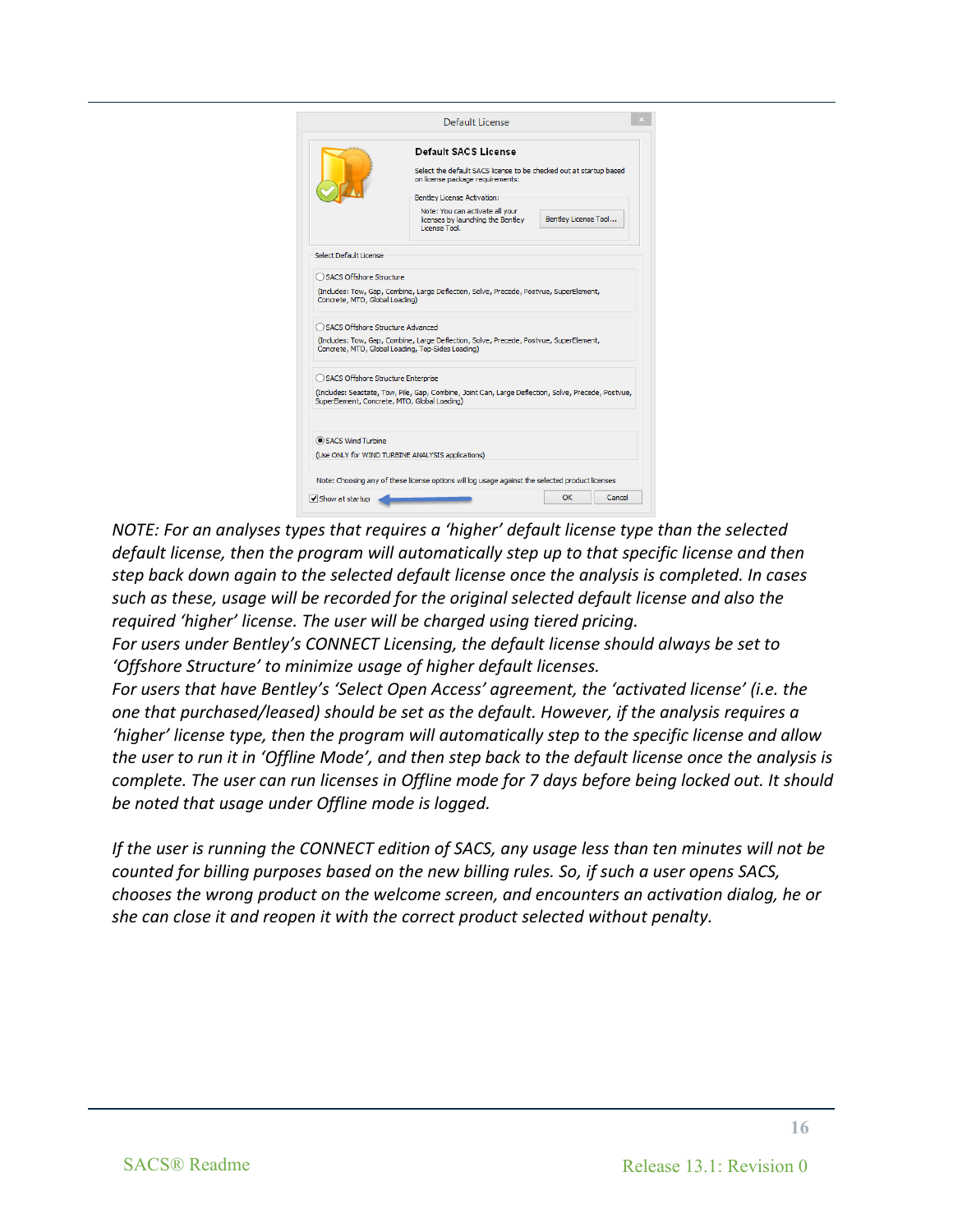|                                            | <b>SEA</b><br><b>STATE</b> | <b>TOW</b>        | <b>PILE</b> | <b>GAP</b>                           | <b>COMBINE</b>   | <b>Joint</b><br>Can | LDF                | <b>SACS IV</b><br>Solver | Precede | <b>PostVue</b> | <b>Super</b><br>Element | Concrete          | <b>MTO</b>         | <b>Global</b><br><b>Loading</b> |
|--------------------------------------------|----------------------------|-------------------|-------------|--------------------------------------|------------------|---------------------|--------------------|--------------------------|---------|----------------|-------------------------|-------------------|--------------------|---------------------------------|
| <b>Offshore</b><br><b>Structure</b>        |                            | X                 |             | $\overline{\mathbf{v}}$<br>$\lambda$ | X                |                     | $\mathcal{F}$<br>л | X                        | X       | X              | X                       | X                 | N.<br>^            | $\mathbf v$<br>л                |
| Offshore<br>Structure<br>Advanced          | X*                         | $\mathbf{v}$<br>л |             | $\overline{\phantom{a}}$<br>⋏        | $\tilde{ }$<br>́ |                     | $\mathbf{r}$<br>́  | $\checkmark$<br>́        | х       | х              | $\checkmark$<br>ㅅ       | $\checkmark$<br>л | $\mathcal{L}$<br>́ | $\overline{\phantom{a}}$<br>⋏   |
| Offshore<br><b>Structure</b><br>Enterprise | $X^{**}$                   | х                 | X           | $\mathbf{v}$<br>⋏                    | X                | X                   | $\mathbf{A}$<br>л  | $\mathbf{v}$<br>⋏        | X       | X              | X                       | X                 | $\mathbf{v}$<br>∼  | X                               |

X\* - Includes wind loading only. X\*\* - Includes complete set of environmental loading

|              | <b>Offshore Structure</b><br><b>Enterprise</b> | <b>Pile Structure</b><br><b>Design</b> | <b>Collapse</b> | <b>Fatigue Enterprise</b> |
|--------------|------------------------------------------------|----------------------------------------|-----------------|---------------------------|
| Wind Turbine |                                                |                                        |                 |                           |

### • **How do I monitor my license usage?**

You can review your team's usage of SACS via a web-based interface through a wide range of reports. These reports are available at the [CONNECT Center](https://connect.bentley.com/) and let you see who used what software and when. This information will be valuable to you in ensuring that you are getting best value from your software. The designated account contact for your organization will have permission to login to this server and to review these reports. This CONNECT web portal also includes tools for managing licenses including managing check-outs, forcing check-ins of licenses, if required, and controlling access to applications.

• When does the usage get logged against the licensed options? E.g. after a license option is selected or selecting a Tab or menu command or start the program or other process.

The usage of the default licenses selected in the startup license dialog box is logged on the launch of the SACS Executive. The usage of add-on packages such as SACS Fatigue, SACS Collapse…etc. will be automatically logged at the onset of an analysis type requiring the add-on package. The add-on package is automatically checked back in on the completion of the analysis. The table below shows the modules contained each addon package.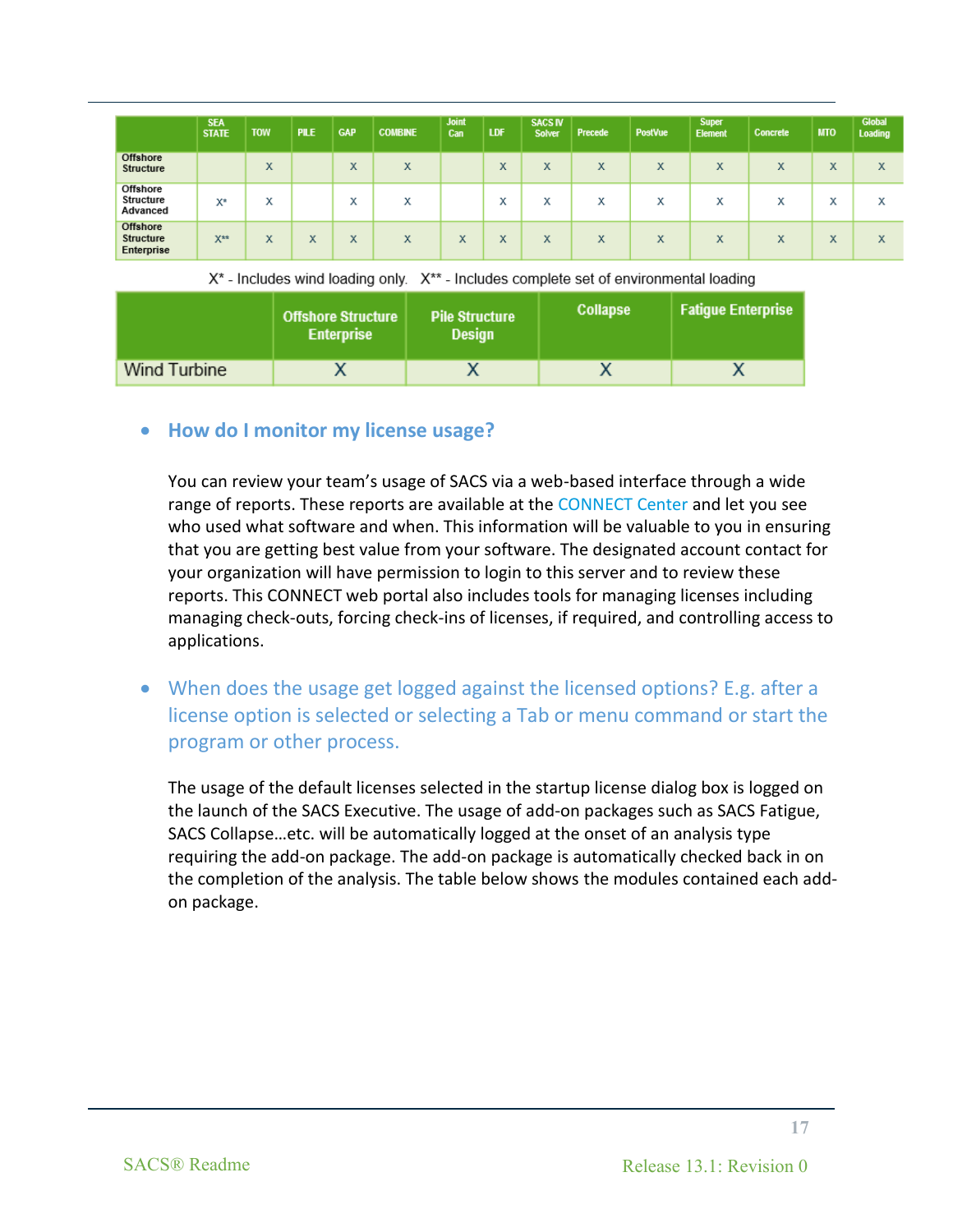|                                        | <b>PSI</b> | Collapse | <b>DYNPAC</b> | <b>Dynamic</b><br><b>Response</b> | Wave<br><b>Response</b> | <b>Fatigue</b><br>Pro |
|----------------------------------------|------------|----------|---------------|-----------------------------------|-------------------------|-----------------------|
| Pile Structure<br>Design               | X          |          |               |                                   |                         |                       |
| Collapse                               |            | х        |               |                                   |                         |                       |
| Fatigue                                |            |          |               |                                   |                         | X                     |
| Fatigue Advanced -<br>Dynamic Response |            |          | х             | х                                 |                         | х                     |
| Fatigue Advanced -<br>Wave Response    |            |          | X             |                                   | X                       | X                     |
| <b>Fatigue Enterprise</b>              |            |          | х             | х                                 | х                       | X                     |
|                                        |            |          |               |                                   |                         |                       |

|                                           | Launch | <b>Flotation</b> | <b>Martec</b><br><b>Motion/Stability</b> | <b>Hull</b><br><b>Modeler</b> | <b>Stability</b> | <b>Motions</b> |
|-------------------------------------------|--------|------------------|------------------------------------------|-------------------------------|------------------|----------------|
| Marine                                    |        |                  |                                          |                               |                  |                |
| Marine Advanced                           |        |                  |                                          |                               |                  |                |
| <b>Marine Enterprise</b><br>(new Q4 2012) |        |                  |                                          |                               |                  |                |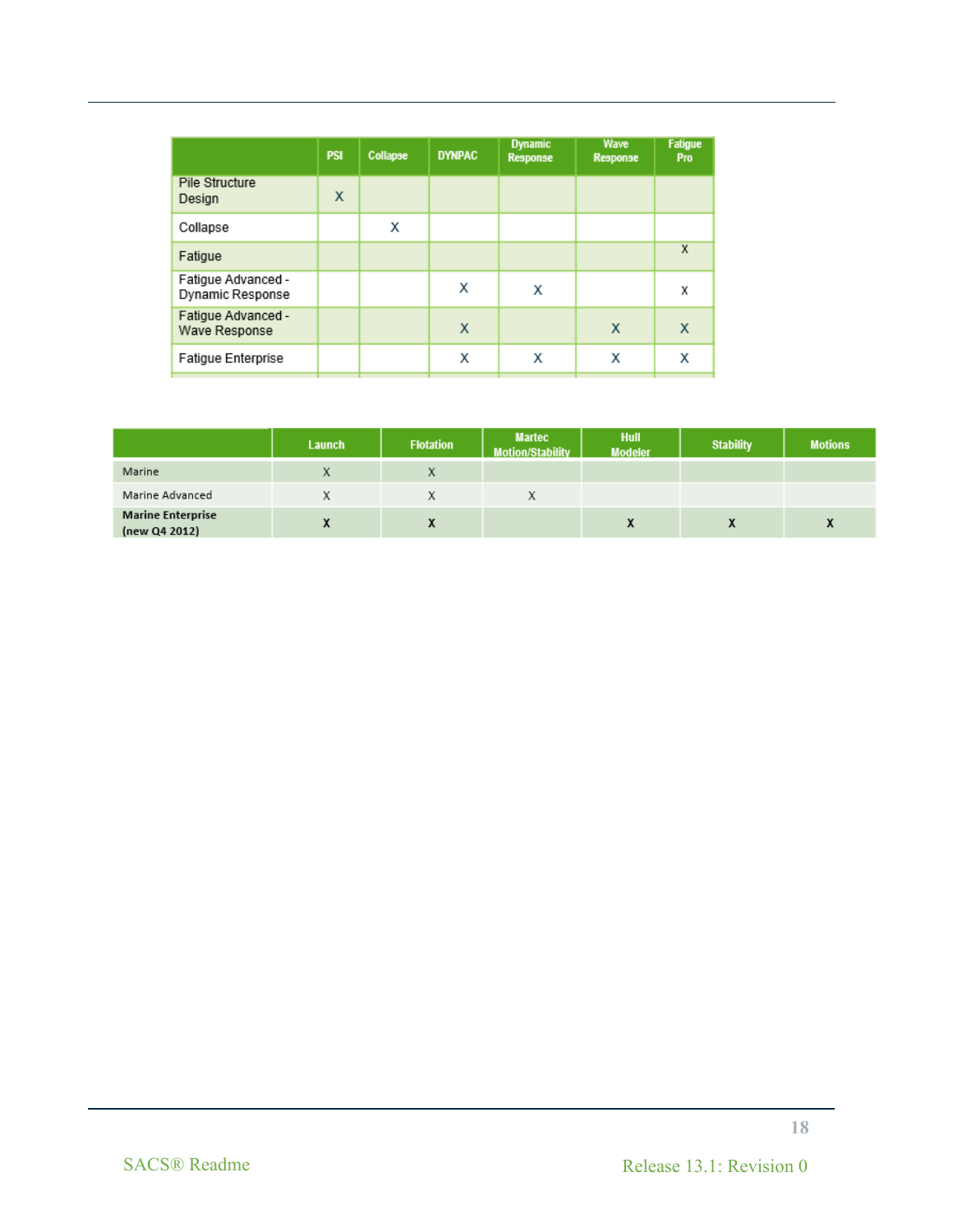### • Which license are required for different types of analysis?

The table below shows typical license usage for some of the different types of analysis required for offshore structures.

| <b>Analysis</b>                      |                    | <b>License Type</b> |                    |                         |                    |              |                    |                    |            |             |                    |           |                    |
|--------------------------------------|--------------------|---------------------|--------------------|-------------------------|--------------------|--------------|--------------------|--------------------|------------|-------------|--------------------|-----------|--------------------|
|                                      | <b>OS</b>          | <b>OSA</b>          | <b>OSE</b>         | <b>PSD</b>              | $\mathsf{C}$       | $\mathsf F$  | FA-<br><b>DR</b>   | $FA-$<br><b>WR</b> | <b>FAE</b> | M           | <b>MA</b>          | <b>ME</b> | <b>WT</b>          |
| <b>Basic FE</b>                      | $\bar{\mathbf{x}}$ |                     |                    |                         |                    |              |                    |                    |            |             |                    |           |                    |
| <b>Topside</b><br><b>Design</b>      |                    | $\bar{\mathbf{x}}$  |                    |                         |                    |              |                    |                    |            |             |                    |           |                    |
| <b>Jacket</b><br><b>Inplace</b>      |                    |                     | $\mathbf{x}$       | $\overline{\mathbf{x}}$ |                    |              |                    |                    |            |             |                    |           |                    |
| <b>Wave</b><br><b>Fatigue</b>        |                    |                     | $\pmb{\mathsf{x}}$ | $\bar{\mathbf{X}}$      |                    | $\mathbf{x}$ |                    | $\pmb{\mathsf{x}}$ |            |             |                    |           |                    |
| <b>Wind</b><br><b>Fatigue</b>        |                    |                     | $\mathbf{x}$       |                         |                    | $\mathbf{x}$ | $\mathbf{x}$       |                    |            |             |                    |           |                    |
| <b>Seismic</b><br><b>Design</b>      |                    |                     | $\pmb{\mathsf{x}}$ | $\bar{\mathbf{x}}$      |                    |              | $\bar{\mathbf{X}}$ |                    |            |             |                    |           |                    |
| <b>Pushover</b><br><b>Design</b>     |                    |                     | $\pmb{\mathsf{x}}$ | $\bar{\mathbf{X}}$      | $\bar{\mathbf{X}}$ |              |                    |                    |            |             |                    |           |                    |
| <b>Ship</b><br><b>Impact</b>         |                    |                     | $\pmb{\mathsf{x}}$ | $\pmb{\mathsf{X}}$      | $\bar{\mathbf{x}}$ |              | $\pmb{\mathsf{x}}$ |                    |            |             |                    |           |                    |
| <b>Blast</b><br><b>Analysis</b>      | $\mathbf{x}$       |                     |                    |                         | $\bar{\mathbf{X}}$ |              | $\bar{\mathbf{x}}$ |                    |            |             |                    |           |                    |
| <b>Dropped</b><br><b>Object</b>      | $\mathbf{x}$       |                     |                    |                         | $\bar{\mathbf{x}}$ |              | $\bar{\mathbf{X}}$ |                    |            |             |                    |           |                    |
| <b>Installation</b><br><b>Design</b> |                    |                     | $\pmb{\mathsf{x}}$ |                         |                    |              |                    |                    |            | $\mathbf x$ |                    |           |                    |
| <b>Motion</b><br><b>Analysis</b>     |                    |                     | $\bar{\mathbf{x}}$ |                         |                    |              |                    |                    |            |             | $\pmb{\mathsf{X}}$ |           |                    |
| <b>Wind</b><br><b>Turbine</b>        |                    |                     |                    |                         |                    |              |                    |                    |            |             |                    |           | $\bar{\mathbf{x}}$ |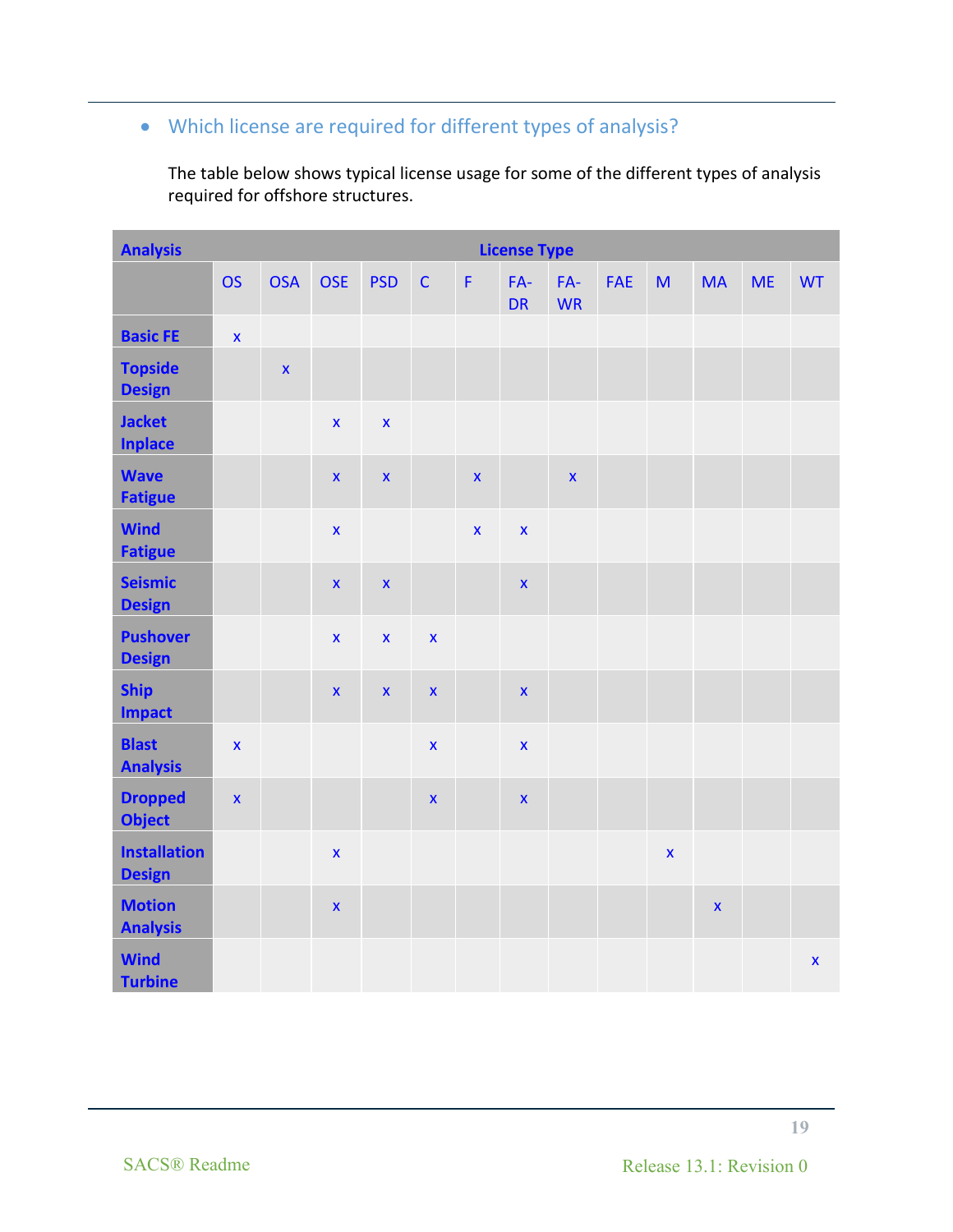### • What is the best way to manage our company's licenses?

- Use the License Management Tool installed with your applications to view what licenses you have available on a particular machine.
- Ensure that your designated contact person and/or system administrator is able to sign in to selectserver.bentley.com and view reports on usage.
- Configure SELECT server to send over usage messages to a designated administrator weekly.
- Use the Scheduled Reports function in SELECT server to send usage reports to a designated administrator weekly Use these email and web reports to better understand how your team uses SACS licenses. In particular, the Peak Usage reports will indicate if your license usage matches your ownership.
- If you wish to control which licenses can be used on which machines, use the Client Access Restrictions command in the Site Configuration menu of selectserver.bentley.com to apply these controls.
- Communicate with your Bentley Account Manager about your license usage, particularly if you expect your peak usage to increase above the number of licenses you own.
- Use license check-out only when you need to work off site without an internet connection for more than 30 days. There is no need to check out licenses when working in a connected environment and doing so will record that license as being continuously in use. This may add to your peak usage level.
- If I use more licenses than I own, will I automatically get a bill from Bentley?

If your license usage reports show that your peak usage is higher than the number of licenses that you own, your Bentley Account Manager will contact you and discuss options with you. These options may include adding more licenses, changing the mix of licenses that you own, quarterly term licenses or changing how you use licenses.

• Do I need an internet connection to use my licenses?

For day to day use, a continuous internet connection is not required. You need an internet connection only when initially activating your license and at least once every month in order to record usage on the SELECT server. It is also possible to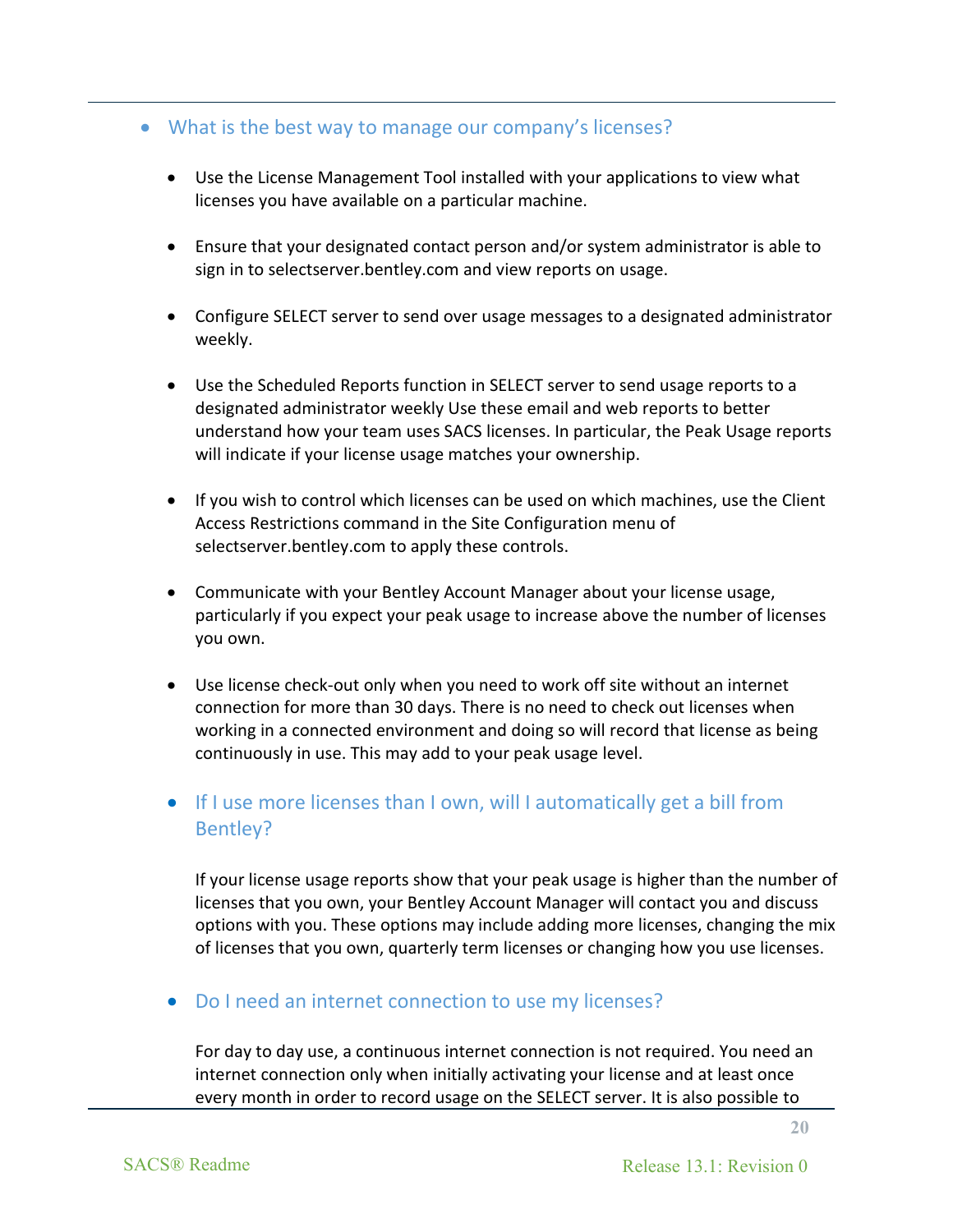manually submit usage logs if your security requirements mean that an internet connection is not possible.

• Do multiple sessions of SACS on one machine record multiple uses

No, usage is recorded per machine. Multiple instances of an application running on the same machine records 1 use, it does not record multiple uses.

• Our SELECT licensing agreement mentions peak usage within an interval. What is that interval and how is peak usage calculated?

Other options to restrict license usage are available as described in the Bentley wiki below

[https://communities.bentley.com/products/licensing/w/licensing\\_\\_wiki/13916.can](https://communities.bentley.com/products/licensing/w/licensing__wiki/13916.can-i-restrict-license-usage-to-checkouts-only)[i-restrict-license-usage-to-checkouts-onl](https://communities.bentley.com/products/licensing/w/licensing__wiki/13916.can-i-restrict-license-usage-to-checkouts-only)*y*

Note: To take advantage of the new 10min licensing does require to install the CONNECT Edition of SACS

[https://communities.bentley.com/products/licensing/w/licensing\\_\\_wiki/29899.how](https://communities.bentley.com/products/licensing/w/licensing__wiki/29899.how-to-take-advantage-of-bentley-s-allowance-for-usage-under-10-minutes)[to-take-advantage-of-bentley-s-allowance-for-usage-under-10-minutes](https://communities.bentley.com/products/licensing/w/licensing__wiki/29899.how-to-take-advantage-of-bentley-s-allowance-for-usage-under-10-minutes)

• Do I need to check out licenses to use SACS?

There is no need to check out a license to your machine unless you are going to be working offline for 30 days or more. In fact, checking out a license will record the license as being in continuous use so this could potentially increase the calculation of your firm's peak license usage.

• Is the license usage logging secure and private?

Licensing uses the same usage logging mechanism you are using now with non-trust licensing. It transmits usage data using standard internet protocols and obscures user and machine names using a SHA-1 hash so that they cannot be read outside your company.

• Where can I get training on how to understand and monitor license usage?

SELECT subscribers are able to access SELECT server training via the Bentley LEARN server.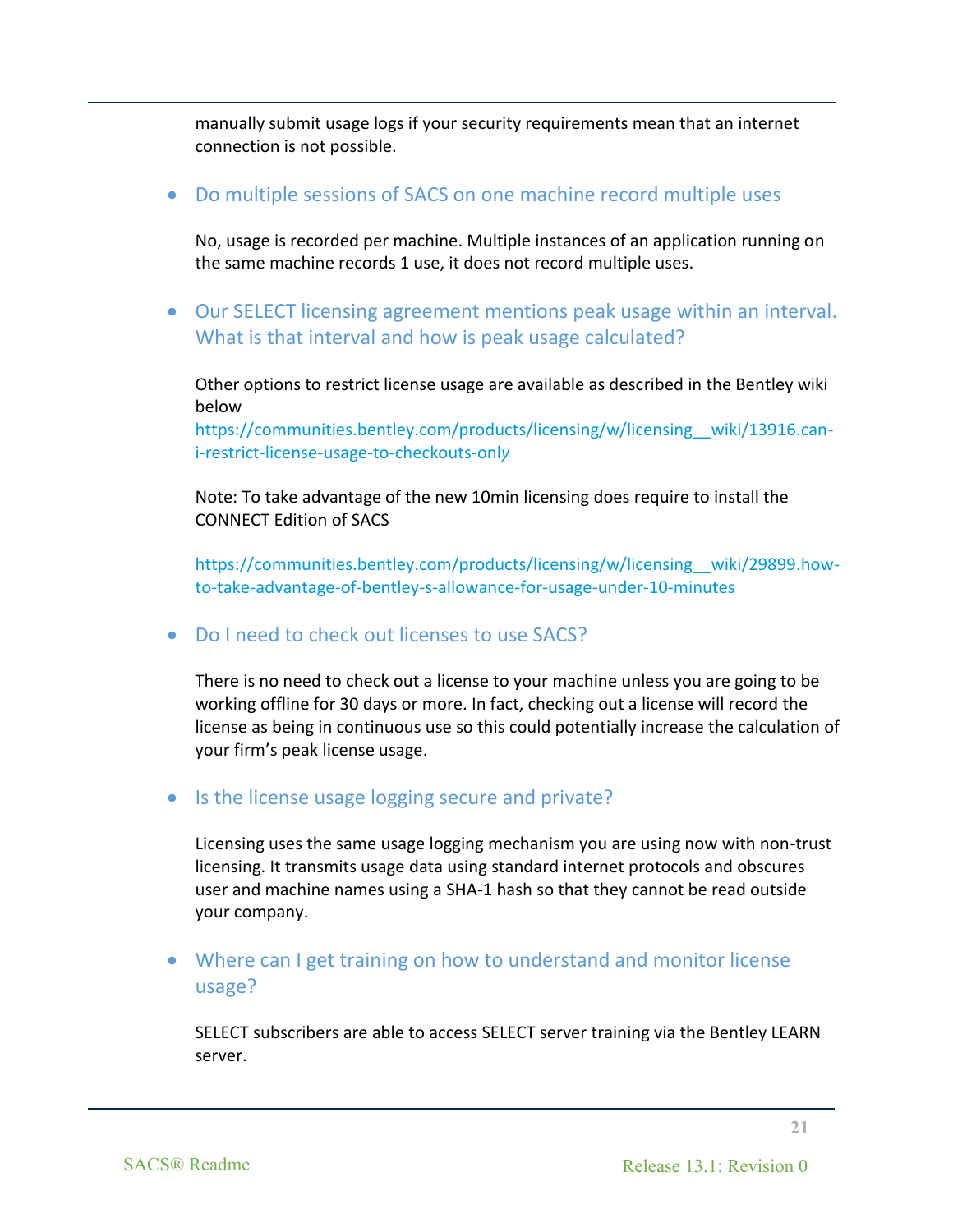### • What is Select Open Access?

*SELECT Open Access* is an industry first that provides any subscriber with unrestricted portfolio-wide access so they can employ the best and most comprehensive mix of Bentley applications for all disciplines for every project. For more information, see

[http://ftp2.bentley.com/dist/collateral/docs/Select/Internal/2014SubscriptionChang](http://ftp2.bentley.com/dist/collateral/docs/Select/Internal/2014SubscriptionChangesEmail.pdf) [esEmail.pdf](http://ftp2.bentley.com/dist/collateral/docs/Select/Internal/2014SubscriptionChangesEmail.pdf)

and also visit

<http://www.bentley.com/en-US/Subscriptions/SELECT+Open+Access/>

• Is there a Demo mode? If so what functions are enabled for Demo mode?

SACS is not available in a demo mode.

• Does the license dialog clearly identify the named license option matching the pricebook and SELECTServer?

The license dialog uses the same names as per the SACS pricebook and SELECTserver.